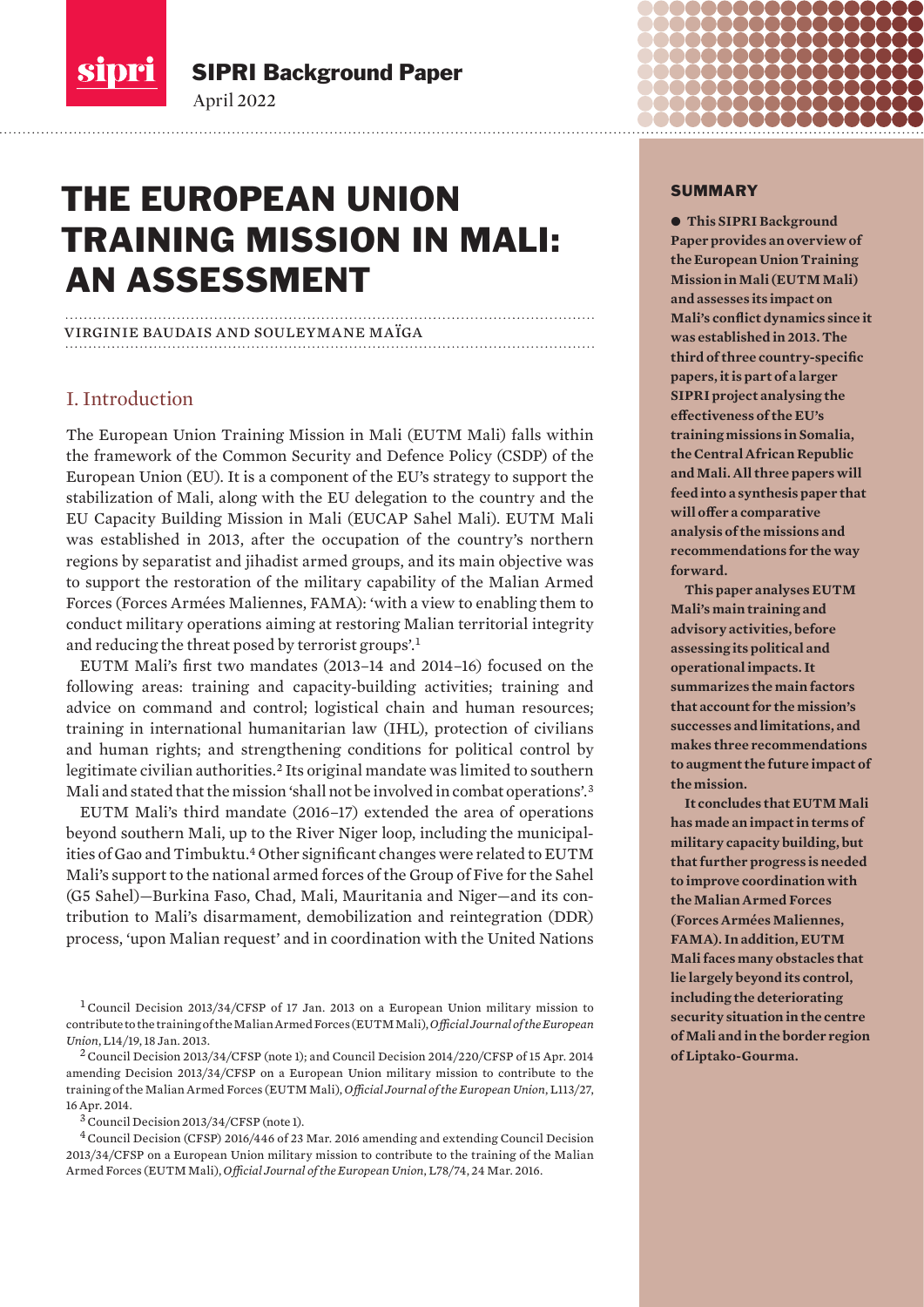Multidimensional Integrated Stabilization Mission in Mali (MINUSMA).<sup>5</sup> As framed by the 2015 peace agreement, it was to contribute through the provision of training sessions 'in order to facilitate the reconstitution of inclusive Malian Armed Forces'.<sup>6</sup>

EUTM Mali's fourth mandate (2018–20) included supporting the operationalization of the G5 Sahel Joint Force (JF-G5S).<sup>7</sup> Thus, the mission started to conduct decentralized training activities for the FAMA and to help the G5 Sahel process through 'dedicated advice and training support'.<sup>8</sup>

More recently, with the fifth mandate renewal for four years (2020–24), several important changes can be noted. For example, the area of operations has been expanded and now covers the whole of Mali and includes the other G5 Sahel countries. Further, EUTM Mali has been mandated to

*Compared to other such missions in the Central African Republic, Somalia and Mozambique, EUTM Mali is the largest EU military training mission*

provide military training and advice not only to the JF-G5S but also to the national armed forces of the G5 Sahel countries, prioritizing first Burkina Faso and then Niger in order to build up their operational capacities.<sup>9</sup> Mandated activities in Mali include 'military advice, training, including pre-deployment training, education and mentoring, through non-executive accompaniment down to the tactical level', which will allow EUTM Mali to monitor the performance and behaviour

of the FAMA, including its 'respect for human rights and international humanitarian law'.<sup>10</sup>

To carry on its mission, EUTM Mali has grown from 500 personnel in December 2013 to more than 700 in December 2021.<sup>11</sup> Compared to other such missions in the Central African Republic, Somalia and Mozambique (newly launched in October 2021), EUTM Mali is the largest EU military training mission. The representation of women is low, however, with 36 women representing 6.4 per cent of the personnel.<sup>12</sup>

This SIPRI Background Paper provides an overview and assessment of EUTM Mali since it was established in 2013. It is based on a review of relevant primary and secondary sources, 35 semi-structured interviews with stakeholders, and 3 focus group discussions with civil society organization and military representatives. The interviews were with various EUTM Mali personnel based in Mali and Brussels, mission partners (i.e. MINUSMA, Operation Barkhane and G5 Sahel), Malian Government officials, FAMA officers, civil society organization representatives and researchers. Some

 $5$  Council Decision (CFSP) 2016/446 (note 4).

 $6$  Council Decision (CFSP) 2016/446 (note 4).

7Council Decision (CFSP) 2018/716 of 14 May 2018 amending and extending Decision 2013/34/ CFSP on a European Union military mission to contribute to the training of the Malian Armed Forces (EUTM Mali), *Official Journal of the European Union*, L120/8, 16 May 2018.

<sup>8</sup>Council Decision (CFSP) 2018/716 (note 7).

<sup>9</sup>Council Decision (CFSP) 2020/434 of 23 Mar. 2020 amending Decision 2013/34/CFSP on a European Union military mission to contribute to the training of the Malian Armed Forces (EUTM Mali), *Official Journal of the European Union*, L89/1, 24 Mar. 2020; and Pichon, E. and Fardel, T., '[The](https://www.europarl.europa.eu/RegData/etudes/BRIE/2020/652074/EPRS_BRI(2020)652074_EN.pdf)  [G5 Sahel and the European Union: The challenges of security cooperation with a regional grouping](https://www.europarl.europa.eu/RegData/etudes/BRIE/2020/652074/EPRS_BRI(2020)652074_EN.pdf)', European Parliamentary Research Service (EPRS) Briefing, Sep. 2020.

<sup>10</sup>Council Decision (CFSP) 2020/434 (note 9).

 $^{11}\rm{SIPRI}$  Multilateral Peace Operations Database, <https://www.sipri.org/databases/pko>, accessed Nov. 2021.

<sup>12</sup> Pfeifer, C., Smit, T. and van der Lijn, J., *[Women in Multilateral Peace Operations in 2021: What is](https://www.sipri.org/sites/default/files/2021-10/women_in_multilateral_peace_operations_in_2021-what_is_the_state_of_play.pdf)  [the State of Play?](https://www.sipri.org/sites/default/files/2021-10/women_in_multilateral_peace_operations_in_2021-what_is_the_state_of_play.pdf)*, SIPRI booklet, Nov. 2021.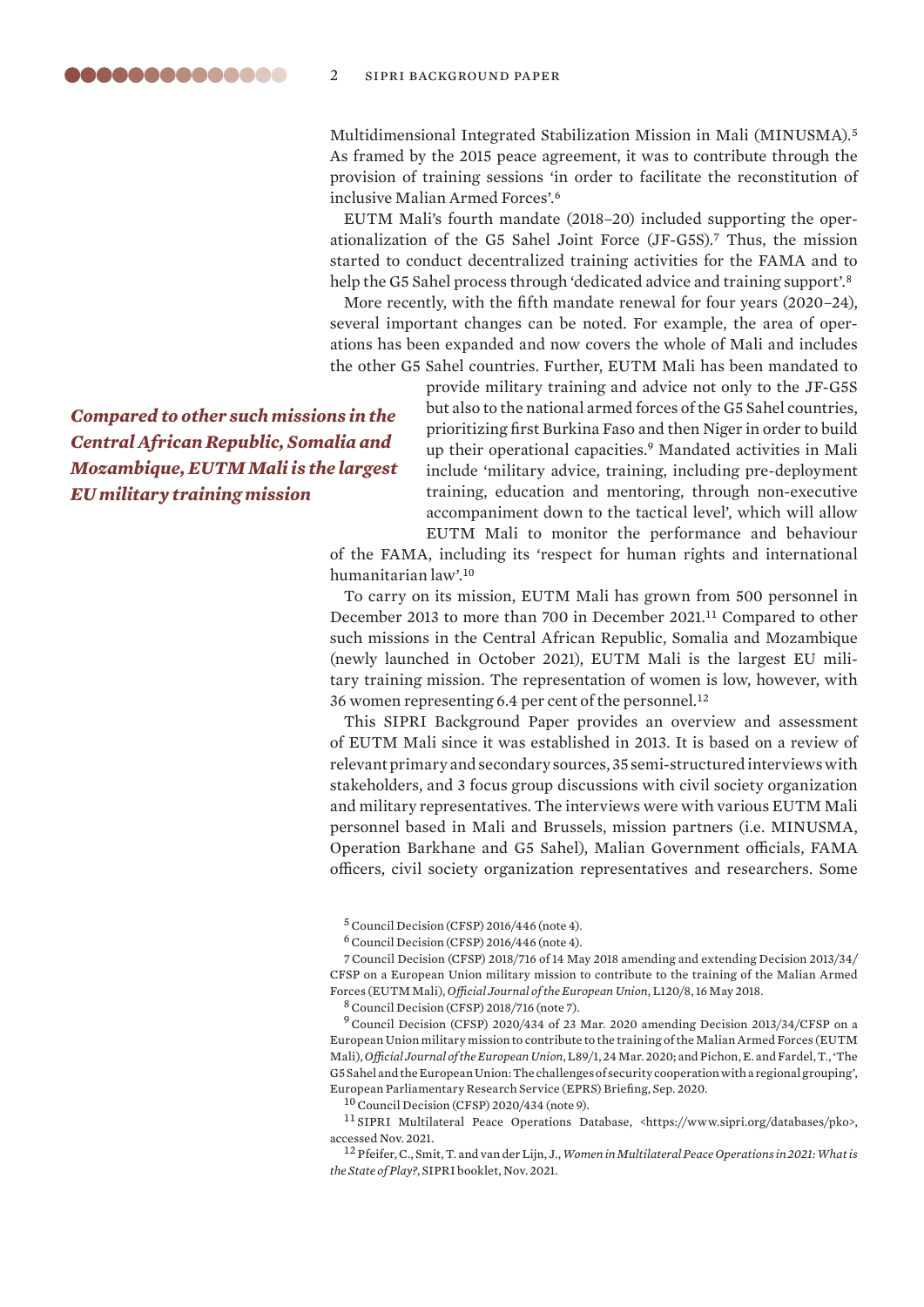<span id="page-2-0"></span>interviewees had received some EUTM Mali training or were training partners.

The study was challenged by the consequences of both Covid-19 and the political context in Mali in 2020. First, as preventative measures against Covid-19, non-essential EUTM Mali personnel were temporarily repatriated to Europe, the mission significantly reduced activities and there was reluctance to allow field-based staff to give interviews. Second, a coup d'état in

August 2020 seriously disrupted the political situation in Mali following the suspension of the constitutional order. While international actors also suspended their activities, interviews continued to be conducted with Malian stakeholders, soldiers and partners. Only after the designation of a (civilian) president (September 2020) and the establishment of the

*The study was challenged by the consequences of both Covid-19 and the political context in Mali in 2020*

National Transitional Council (October 2020) did EUTM Mali reinvigorate its collaboration with the Malian authorities, but access to the mission was difficult and limited. Interviews were conducted in batches during July, August and November 2020 and February 2021, in Bamako, Kati and remotely. All interviews and focus group discussions were conducted on the basis of non-attribution.

This study uses a framework developed by the Effectiveness of Peace Operations Network (EPON), a network of over 40 research partners from across the globe, to assess EUTM Mali's impact.<sup>13</sup> The framework allows for an assessment of the impact of a peace operation by its ability to: prevent armed conflict and sexual violence; build confidence among local parties; stabilize the area; protect civilians; strengthen public safety; promote human rights; contribute to peace dividends; extend state authority; support institution building and development; reform the security sector; promote the rule of law; and support community policing and transitional justice. The framework explains an operation's impact with reference to the following factors: the primacy of politics; realistic mandates and matching resources; a peoplecentred approach; legitimacy and credibility; coordination and coherence; and promoting the women and peace and security (WPS) agenda.

This paper is organized as follows. Sections II and III summarize the background and context in which EUTM Mali works and the activities it undertakes. Section IV analyses the impact of EUTM Mali and section V examines the factors accounting for its successes and limitations using the framework developed by EPON. Finally, section VI provides the main conclusions and recommendations.

# II. Background

# **Context**

In 2011–12 the occupation of Mali's northern regions by separatist and jihadist armed groups exposed the FAMA's 'poor performance in fighting the rebellion'.<sup>14</sup> This triggered a coup d'état that overthrew President Amadou Toumani Touré on 21 March 2012. On 18 September 2012, under

<sup>13</sup> Effectiveness of Peace Operations Network (EPON) website, <https://effectivepeaceops.net/>.

<sup>14</sup> Boutellis, A. and Zahar, M-J., *[A Process in Search of Peace: Lessons from the Inter-Malian](https://www.ipinst.org/wp-content/uploads/2017/06/IPI-Rpt-Inter-Malian-AgreementFinalRev.pdf)  [Agreement](https://www.ipinst.org/wp-content/uploads/2017/06/IPI-Rpt-Inter-Malian-AgreementFinalRev.pdf)* (International Peace Institute: New York, June 2017), p. 15.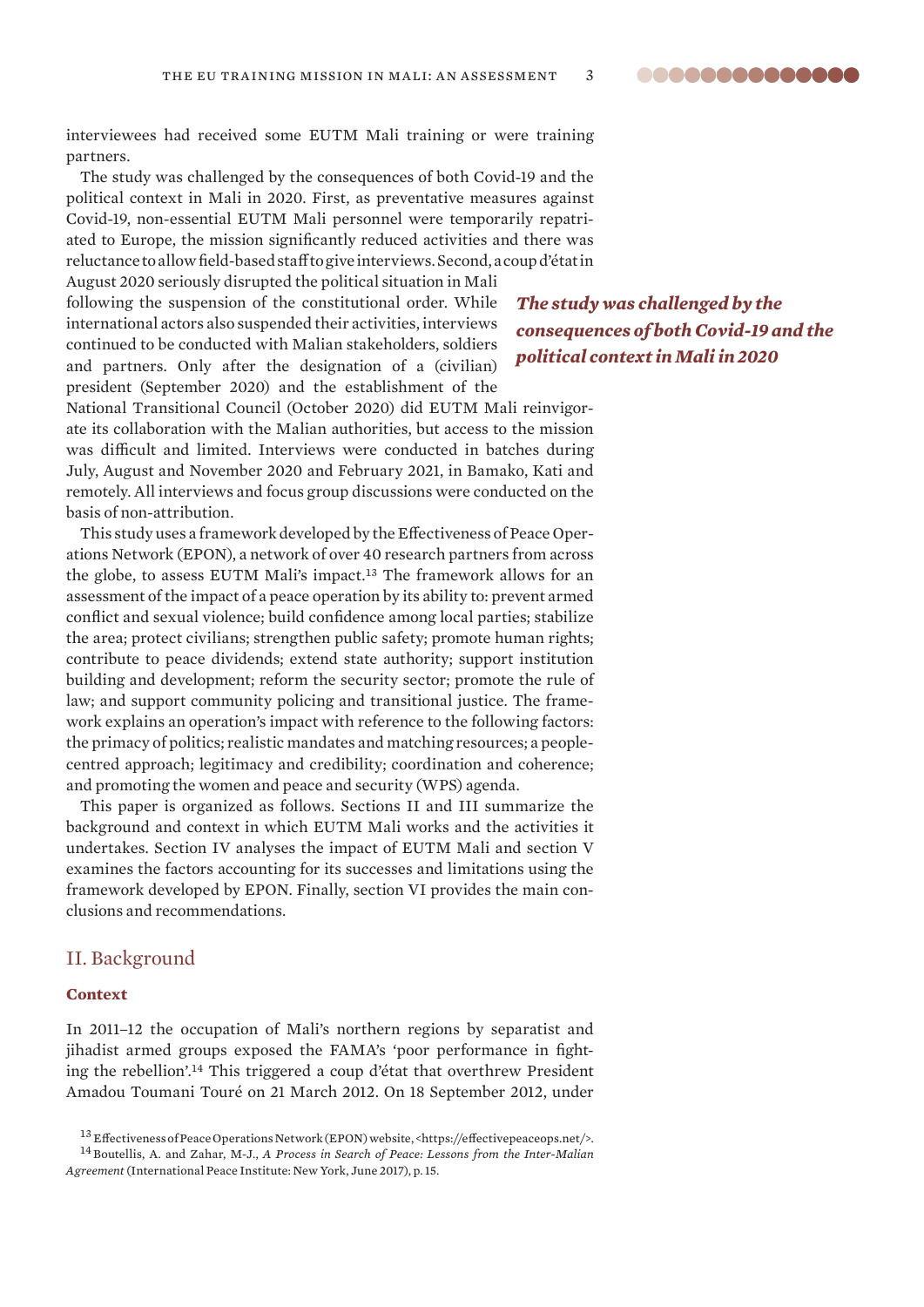the ad interim presidency of Dioncounda Traoré, the transitional authorities addressed a letter to the UN secretary-general requesting the deployment of an international military force to assist the FAMA in recovering the northern occupied regions. UN Resolution 2071 of 12 October 2012 then invited regional and international organizations, including the EU, to provide coordinated assistance, expertise, training and capacity-building support to the 'Malian Defence and Security Forces', to support the restoration of state authority.<sup>15</sup>

On 10 December 2012 the Council of the EU approved the concept of a military CSDP training mission in Mali, intended to provide military training and advice to the FAMA. On 20 December 2012 UN Resolution 2085

*On 10 December 2012 the Council of the EU approved the concept of a military CSDP training mission in Mali, to provide military training and advice to the FAMA*

authorized the deployment of the African-led International Support Mission in Mali (AFISMA) for one year, and just days later, on 24 December, the president of Mali officially requested that the EU deploy a military training mission in the country.<sup>16</sup> On 17 January 2013 the Council of the EU decided on the deployment of a military training mission.<sup>17</sup> EUTM Mali was officially launched on 18 February 2013 in Brussels, Belgium, and started in Bamako, Mali, on 20 February 2013, with the aim of contributing to the training of the FAMA.<sup>18</sup> All

activities were to be conducted in coordination with other actors, including the UN and the Economic Community of West African States (ECOWAS).<sup>19</sup>

As part of international efforts to restore Malian territorial integrity, negotiations in Ouagadougou, Burkina Faso, were mediated by ECOWAS and led by the presidents of Burkina Faso and Nigeria, with the support of the UN, the African Union (AU) and the EU. These negotiations led to the signature of a ceasefire and a 'Preliminary Peace Agreement to the Presidential Election and the Inclusive Peace Talks in Mali' on 18 June 2013.<sup>20</sup> The implementation of the agreement was to be monitored by a joint technical security commission and supervised by AFISMA and later MINUSMA, with the assistance of French-led Operation Serval.<sup>21</sup>

Despite this initial commitment, the newly elected Malian president, Ibrahim Boubacar Keïta, delayed the implementation of the political phase of the peace agreement (national conferences on decentralization reform and the north) and instead pursued the military option of fighting in the north, resulting in armed clashes between the separatist and jihadist armed groups and the FAMA. However, when the FAMA was defeated again in May 2014, during a visit by Prime Minister Moussa Mara to Kidal, the armed forces

<sup>17</sup> Council Decision 2013/34/CFSP (note 1).

<sup>18</sup> Council Decision 2013/87/CFSP of 18 Feb. 2013 on the launch of a European Union military mission to contribute to the training of the Malian Armed Forces (EUTM Mali), *Official Journal of the European Union*, L46/27, 19 Feb. 2013.

<sup>15</sup> United Nations Security Council Resolution 2071, 12 Oct. 2012.

<sup>16</sup> United Nations Security Council Resolution 2085, 20 Dec. 2012; and Agreement between the European Union and the Republic of Mali on the status in the Republic of Mali of the European Union Military mission to contribute to the training of the Malian Armed Forces (EUTM Mali), Translation, *Official Journal of the European Union*, L06/2, 16 Apr. 2013.

<sup>19</sup> Dicke, R., 'The European Union Training Mission in Mali: A case study', *Croatian International Relations Review*, vol. 20, no. 71 (2014).

<sup>20</sup> United Nations, [Security Council Press Statement on Mali,](https://www.un.org/press/en/2013/sc11040.doc.htm) Press Release SC/1140-AFR/2651, 20 June 2013.

<sup>21</sup> United Nations Security Council Resolution 2100, 25 Apr. 2013.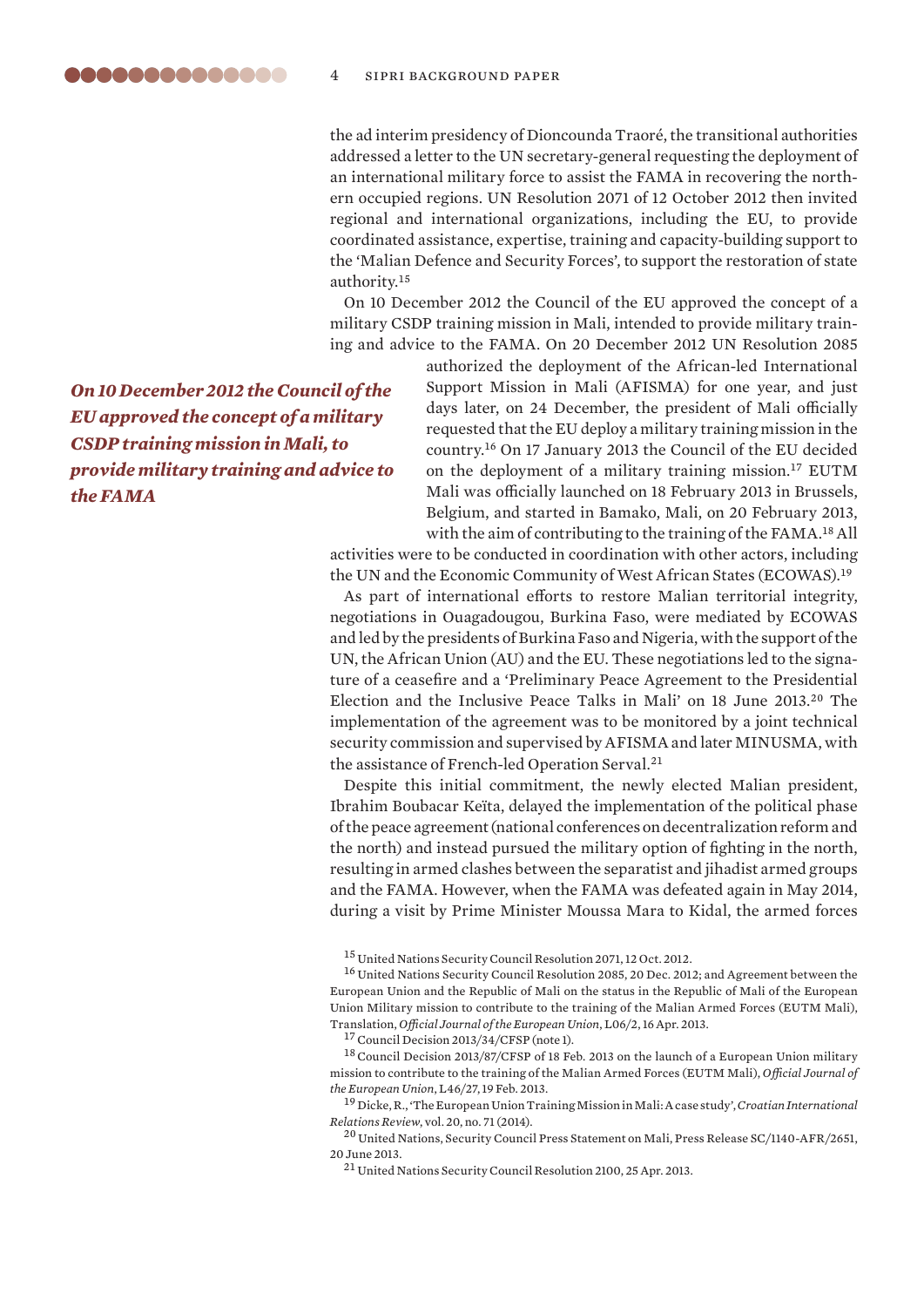were left devastated. The lack of military alternative then led to some progress at the political level. In May and June 2015 the 'Agreement for Peace and Reconciliation in Mali Resulting from the Algiers Process' (also referred to as the Bamako Agreement) was signed, but its implementation has been slow.22 This agreement is based on four priority areas: (*a*) political and institutional issues; (*b*) defence and security; (*c*) socio-economic and cultural development; and (*d*) reconciliation, justice and humanitarian issues.<sup>23</sup>

Since 2015, while the security situation in the north has stabilized, the situation in central Mali (Segou and Mopti regions) has deteriorated and transformed the Liptako-Gourma region, which covers the border regions of Mali, Burkina Faso and Niger, into the epicentre of violence in the central

Sahel. In addition to the prevailing insecurity, rampant corruption and bad governance, particularly irregularities during the legislative elections of March–April 2021, have also fuelled broader contestation against the Malian president.

After weeks of popular mobilization, President Keïta was removed from power on 18 August 2020 when high-ranking officers staged a military coup. Mali then entered a phase of transition for an expected period of 18 months.<sup>24</sup> Some months later, against a backdrop of tensions related to a government

cabinet reshuffle and the exclusion of the (military) ministers of defence and security—also leading members of the junta—the crisis resulted in a 'coup within a coup'.<sup>25</sup> On 24 May 2021, the transitional president and prime minister were forced to resign and the vice president of the transitional government, Colonel Assimi Goïta—who was also the leader of the junta took power.<sup>26</sup>

Despite the proliferation of security initiatives and the presence of multinational peace operations and other stabilization missions— MINUSMA, the AU Mission for Mali and the Sahel (MISAHEL), EU civilian missions, the JF-G5S, French-led Operation Barkhane and, more recently, the military task force Takuba deployed by a number of European countries the security situation continued to worsen.<sup>27</sup> Indeed, the externalization of security did not constitute an assurance against the country's own coupprone armed forces 'embarrassing international actors and further derailing their plans for stabilizing Mali'.<sup>28</sup>

<sup>22</sup> Boutellis and Zahar (note 14); and Carter Center, *Observations on the Implementation of the Agreement on Peace and Reconciliation in Mali*, *Emanating from the Algiers Process*, Report of the Independent Observer, yearly since 2018.

 $^{23}$ United Nations Peacemaker, Accord Pour la Paix et la Réconciliation au Mali Issu du Processus [d'Alger](https://peacemaker.un.org/node/2681) [Agreement for Peace and Reconciliation in Mali Resulting from the Algiers Process], 20 June 2015. English translation: PA-X Peace Agreement Database, ['Agreement for Peace and](https://www.peaceagreements.org/wview/1365/Accord%20Pour%20la%20Paix%20et%20la%20Reconciliation%20au%20Mali%20-%20Issu%20du%20Processus%20d%27Alger)  [Reconciliation in Mali Resulting from the Algiers Process](https://www.peaceagreements.org/wview/1365/Accord%20Pour%20la%20Paix%20et%20la%20Reconciliation%20au%20Mali%20-%20Issu%20du%20Processus%20d%27Alger)', [n.d.].

<sup>24</sup> Baudais, V. and Chauzal, G., ['Mali's transition: High expectations and little time'](https://www.sipri.org/commentary/blog/2020/malis-transition-high-expectations-and-little-time), SIPRI WritePeace Blog, 4 Sep. 2020.

 $^{25}\rm{H}$ aidara, B., ['Inside Mali's coup within a coup'](https://theconversation.com/inside-malis-coup-within-a-coup-161621), The Conversation, 26 May 2021.

<sup>26</sup> Jezequel, J-H., ['Mali, a coup within a coup'](https://www.crisisgroup.org/africa/sahel/mali/mali-un-coup-dans-le-coup), International Crisis Group, Africa, Q&A, 27 May 2021.

 $^{27}$  Campbell, J., '[EU Task Force Takuba in Mali](https://www.cfr.org/blog/eu-task-force-takuba-mali)', Council on Foreign Relations Blog, 8 Dec. 2020.

<sup>28</sup> MINUSMA was established by UN Security Council Resolution 2100 (note 21); Campbell (note 27); and Charbonneau, B., 'Counter-insurgency governance in the Sahel', *International Affairs*, vol. 97, no. 6 (2021), p. 1806.

*While the security situation in the north has stabilized, the situation in central Mali has deteriorated and transformed the Liptako-Gourma region into the epicentre of violence in the central Sahel*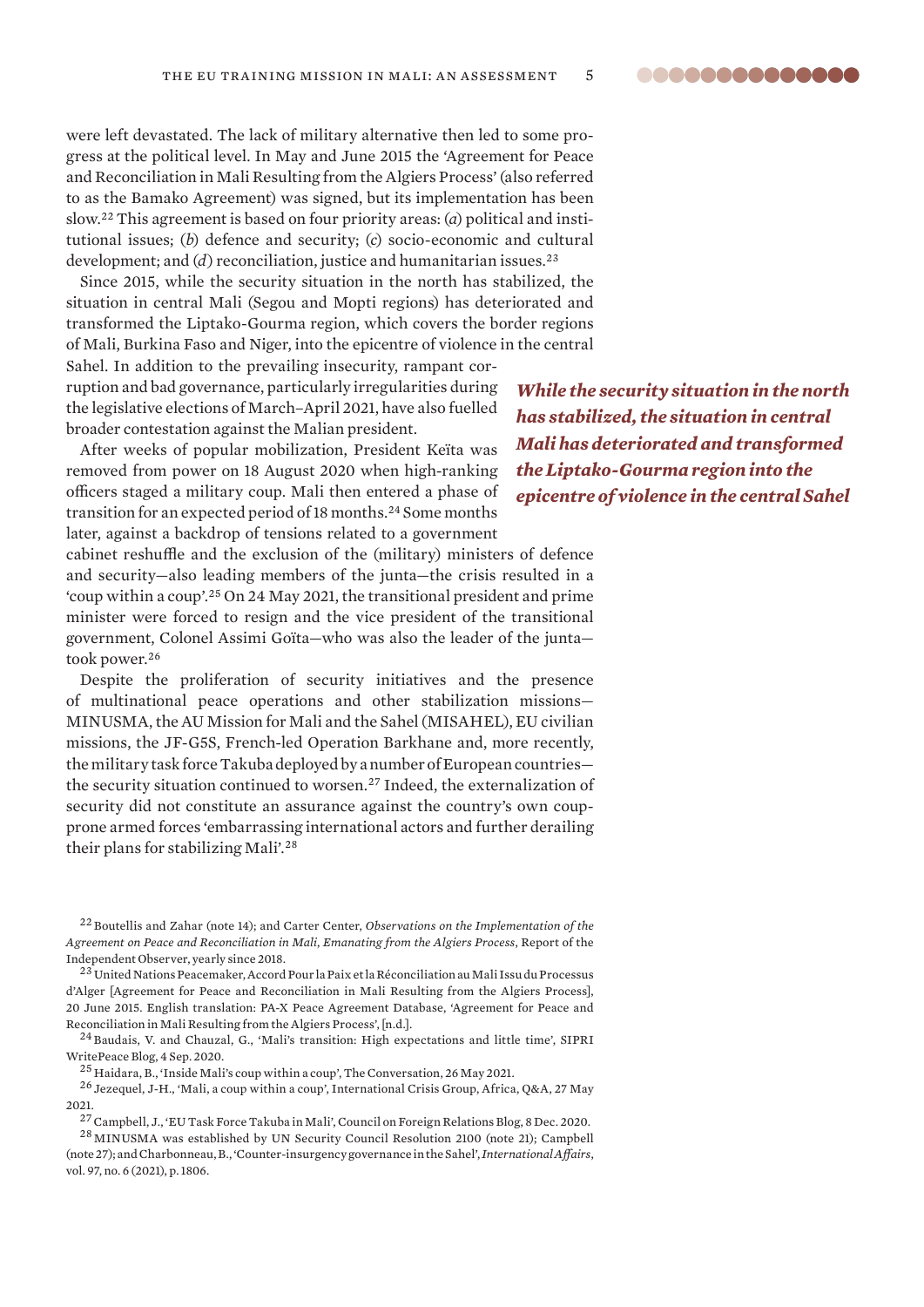<span id="page-5-0"></span>The degradation of the security situation had exposed the poor condition of the FAMA, which was overwhelmed, under-equipped and poorly trained. Further, it was severely challenged by internal struggles, an insufficient structure and corruption—resulting, among other things, in its inability to carry out its mission in the north of the country.<sup>29</sup> Soldiers' recurrent demands for better conditions, their denunciation of the corrupt military hierarchy and their absence of strategic direction caused growing discontent, which was exposed by the 2012 coup d'état. Eight years later, the ever-declining security situation in Mali and growing dissent among the FAMA towards the civilian regime led to another coup d'état.

However, while the 2012 coup d'état exposed the complete dismantling of the armed forces, military structures remained in place after the 2020 coup d'état. The interesting difference between the two lies in the state of the armed forces, which were in better condition in 2020 than in 2012. In 2019,

*The degradation of the security situation exposed the poor condition of the FAMA*

the FAMA comprised about 13 000 soldiers, 2000 national guards, 1800 gendarmerie and 1000 police. The air force has a small number of attack helicopters, but no working combat aircraft.<sup>30</sup> Furthermore, the drivers of the conflict have evolved over time, turning it into a regional conflict that affects the whole of the central Sahel and has an international impact

(including terrorism, migration and various forms of trafficking), which in turn has led to a strong commitment from the international community in terms of providing development, humanitarian and military assistance.<sup>31</sup>

# III. EUTM Mali's activities

EUTM Mali's strategic objective has evolved and taken on additional tasks over time, from providing support to the FAMA through training (2013 and 2014) to, in coordination with MINUSMA, supporting the DDR process as framed by the Bamako Agreement and the G5 Sahel process (2016), to supporting the operationalization of the JF-G5S (2018). From 2020 the strategic objective is twofold: (*a*) to contribute to improving the operational capacity of the FAMA under the control of Mali's legitimate civilian authorities; and (*b*) to support the G5 Sahel through making the JF-G5S and the national armed forces of the G5 Sahel operational.<sup>32</sup>

EUTM Mali's activities include tactical and operational training for the FAMA and advising the FAMA leadership at the Ministry of Defence. Since 2018 it has also engaged in advice and training for the JF-G5S.<sup>33</sup> At the country level, mission staff mentor, advise and train the Malian military

<sup>29</sup> EUTM Mali international partner, Interview with author, Bamako, 24 Feb. 2021.

<sup>30</sup> International Institute for Strategic Studies, ['Chapter nine: Sub-Saharan Africa'](https://doi.org/10.1080/04597222.2019.1561035), *Military Balance*, vol. 119, no. 1 (2019); and International Institute for Strategic Studies, '[Chapter nine: Sub-](https://doi.org/10.1080/04597222.2020.1707971)[Saharan Africa](https://doi.org/10.1080/04597222.2020.1707971)', *Military Balance*, vol. 120, no. 1 (2020).

<sup>31</sup> European Commission, European Civil Protection and Humanitarian Aid Operations, '[Mali:](https://ec.europa.eu/echo/where/africa/mali_en)  [Factsheet'](https://ec.europa.eu/echo/where/africa/mali_en), accessed 15 Jan. 2022.

<sup>32</sup>Council Decision (CFSP) 2020/434 (note 9); and ReliefWeb, '[The crisis in Mali must be a](https://reliefweb.int/report/mali/crisis-mali-must-be-wake-call-new-response-sahel-statement-people-s-coalition-sahel)  [wake-up call for a new response in the Sahel: Statement from the People's Coalition for the Sahel](https://reliefweb.int/report/mali/crisis-mali-must-be-wake-call-new-response-sahel-statement-people-s-coalition-sahel)', 2 Sep. 2020.

<sup>33</sup>Council Decision (CFSP) 2018/716 (note 7); and Council Decision (CFSP) 2020/434 (note 9).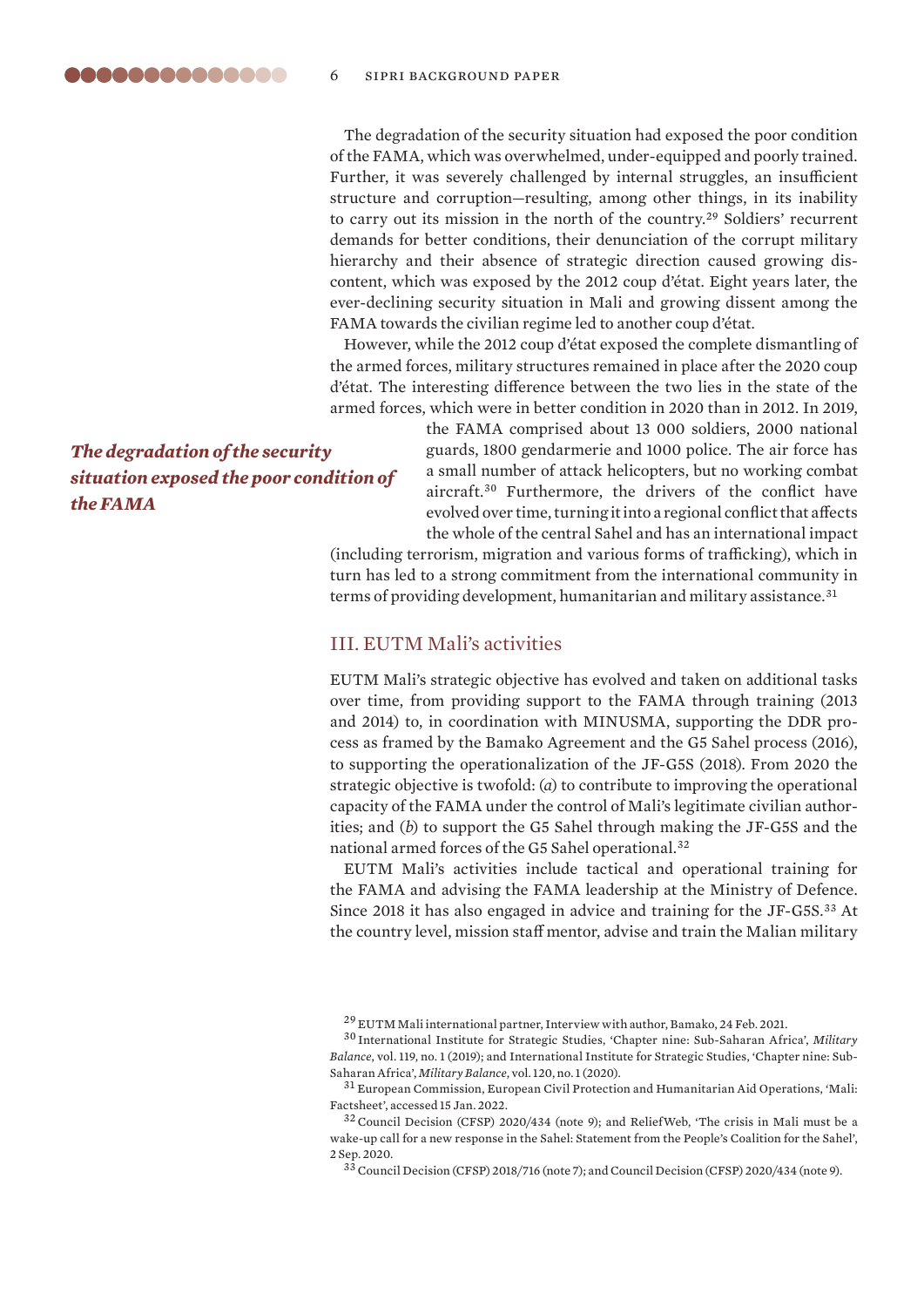<span id="page-6-0"></span>to develop local and regional capacities to defend the territory. All of these activities are implemented through non-executive accompaniment.<sup>34</sup>

# **Education and training**

EUTM Mali is mandated to provide training to the FAMA at the tactical and technical levels (including with arms), as well as in terms of professional behaviour, conduct and discipline.<sup>35</sup> The courses are provided by the Education and Training Task Force based in Koulikoro and staffed by 111 personnel (as of February 2021). The support includes the development of a doctrinal body, the training of instructors and 'train the trainers' courses. Courses aim to support the FAMA's education and training systems and to improve the ability of Malian commanders to train their soldiers, including in basic military skills and weapon handling. Tailored training and capacitybuilding activities are designed to help deliver a sustainable, Malian-owned training programme.<sup>36</sup>

At the end of 2013 the FAMA's Combined Arms Tactical Group's (Groupement tactique interarmes, GTIA) combat battalions (600–700 soldiers) were trained over a period of 10 weeks in the region of Koulikoro, followed by many other training courses for other battalions between 2013 and 2014. The Combined Mobile Advisory Training Team (CMATT)

then conducted 19 training courses in eight different locations between 2016 and 2019.<sup>37</sup> The approach taken to train the GTIA combat battalions was later replaced with training smaller units, and 'train the trainers', command and specialized courses. It is not clear how many Malian soldiers have received training from EUTM Mali and other international actors, as no database exists to monitor these training activities. Discrepancies can be perceived as national authorities provide contingents to be trained and EUTM Mali does not have a mechanism in place to monitor and assess training activities.<sup>38</sup> Nevertheless, most figures report almost 14 000 soldiers, which represents two thirds of the FAMA.<sup>39</sup>

Referring to these training courses, various GTIA personnel interviewed mentioned the effectiveness of the modules taught by EUTM, especially in self-protection techniques and survival in theatres of operation.<sup>40</sup> Several techniques have been taught, notably checkpoint security and the detection and destruction of mines.<sup>41</sup> EUTM Mali also collaborates with MINUSMA to train ex-combatants of signatory armed groups and compliant armed groups that were registered for integration into the national armed forces in the framework of the DDR process. Since 2019, 1423 ex-combatants

 $^{38}\!$  This lack of monitoring was frequently mentioned by EUTM Mali international partners.

<sup>39</sup> Tull, D. M., 'The European Union Training Mission and the struggle for a new model army in [Mali](https://www.irsem.fr/data/files/irsem/documents/document/file/3233/RP_IRSEM_89.pdf)', IRSEM Research Paper no. 89, 11 Feb. 2020.

*Tailored training and capacity-building activities are designed to help deliver a sustainable, Malian-owned training programme*

<sup>34</sup>Council Decision (CFSP) 2020/434 (note 9).

<sup>35</sup> European External Action Service (EEAS), *[EU CDSP Missions and Operations for Human](https://www.asktheeu.org/en/request/7700/response/26500/attach/3/1%20EU%20CSDP%20MissionsOps%20Dec19.pdf?cookie_passthrough=1)  [Security](https://www.asktheeu.org/en/request/7700/response/26500/attach/3/1%20EU%20CSDP%20MissionsOps%20Dec19.pdf?cookie_passthrough=1)* (EEAS: Brussels, Dec. 2019), p. 20.

<sup>36</sup> FAMA officer, Interview with author, Bamako, 27 July 2020.

<sup>37</sup> European Union Training Mission in Mali (EUTM Mali) website, <https://eutmmali.eu/>.

 $^{40}$  Former EUTM trainee, Interview with author, Bamako, 28 July 2020.

<sup>41</sup> Djiré, M. et al., University of Legal and Political Sciences of Bamako, *Assessing the EU's Conflict Prevention and Peacebuilding Interventions in Mali*, Whole of Society Conflict Prevention and Peacebuilding (WOSCAP) Case Study Report Mali (WOSCAP: 24 Mar. 2017).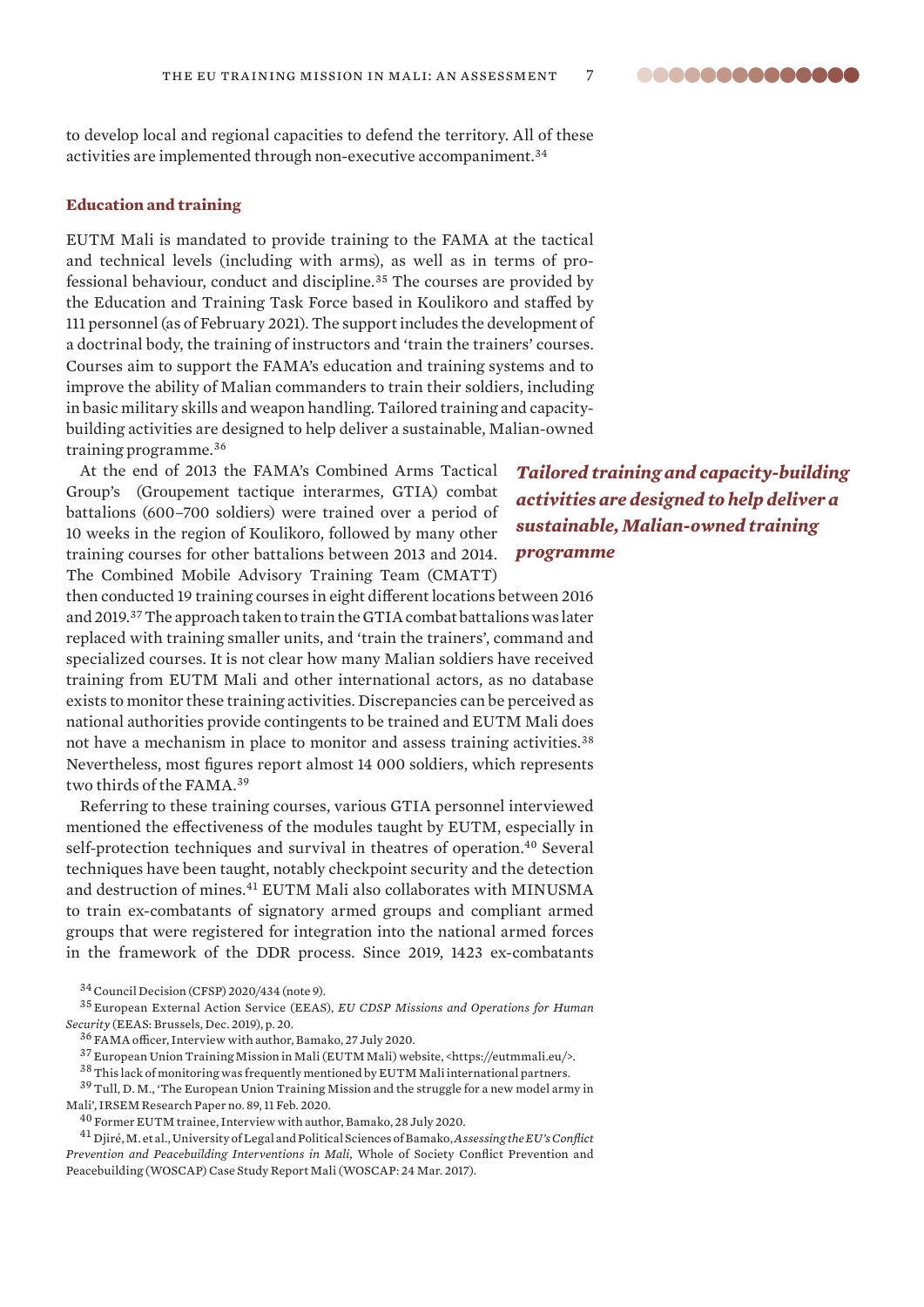<span id="page-7-0"></span>have received a three-month training course carried out by the FAMA, 'with the support of MINUSMA and the EU'.<sup>42</sup> In May 2019 another 1662 ex-combatants and 600 soldiers received a different three-month training course before their deployment to the north.<sup>43</sup> Continuous, collaborative efforts between MINUSMA and EUTM Mali have resulted in the successful training and integration of large numbers of former combatants into the FAMA.<sup>44</sup>

#### **Advice to the FAMA**

EUTM Mali provides strategic and operational advice to the FAMA and to FAMA leadership at the Ministry of Defence. The Advisory Task Force (ATF) is based at the Mission Force Headquarters in Bamako and comprises

*EUTM Mali provides advice on military doctrine, human resources management, information management systems and intelligence*

29 staff (as of February 2021). Outside the Mission Force Headquarters, advisers are deployed to the Ministry of Defence, FAMA headquarters and some regions. This advisory task is based on day-to-day collaboration, supporting the empowerment of the FAMA through a range of activities from training, recruitment and payroll management to housing and medical care. Thus, EUTM Mali provides advice at different levels and on various issues, including military doctrine, human resources management, information management systems and intelligence.

The ATF has supported the drafting of an action plan (2020–24) that sets out EUTM Mali's operational capacities. In March 2021, doctrine handbooks and manuals, collaboratively prepared by EUTM Mali and the FAMA's All Arms Doctrine Centre, were disseminated to Malian soldiers.<sup>45</sup> At the strategic level, EUTM Mali provided support for the development of the first Military Orientation and Programming Law (loi d'orientation et de programmation militaire, LOPM), which included an investment of 1230 billion CFA francs for five years (2015–19) and supported 10 000 new soldiers and the reinforcement of the air force's operational capacities.<sup>46</sup> EUTM Mali also advises on the implementation of the LOPM. The second LOPM (2020–24) is yet to be adopted.

#### **Advice and training to the G5 Sahel Joint Force**

EUTM Mali's fourth and fifth mandates involve political and institutional support to the G5 Sahel national armed forces, with priority given to Burkina Faso and then Niger. A permanent liaison has been established in Burkina

<sup>42</sup> United Nations, Security Council, 'Situation in Mali', Report of the Secretary-General, S/2019/262, 26 Mar. 2019, p. 5.

<sup>43</sup> United Nations, Security Council, 'Situation in Mali', Report of the Secretary-General, S/2019/454, 31 May 2019, p. 7.

<sup>44</sup> United Nations, Security Council, 'Situation in Mali', Report of the Secretary-General, S/2021/299, 26 Mar. 2021, p. 3.

<sup>45</sup> EUTM Mali, '[Doctrine handbooks and manuals to the Malian Armed Forces'](https://eutmmali.eu/eutm-journal/), 10 Mar. 2021, EUTM Mali Newspaper no. 11, 1–31 Mar. 2021.

<sup>46</sup> Geneva Centre for Security Governance, International Security Sector Advisory Team (ISSAT), '[Military Orientation and Programming Law: An investment of more than 1230 billion](https://issat.dcaf.ch/Learn/Resource-Library/Policy-and-Research-Papers/Loi-d-orientation-et-de-programmation-militaire-Un-investissement-de-plus-1-230-milliard-FCFA-en-5-ans)  [FCFA in 5 years'](https://issat.dcaf.ch/Learn/Resource-Library/Policy-and-Research-Papers/Loi-d-orientation-et-de-programmation-militaire-Un-investissement-de-plus-1-230-milliard-FCFA-en-5-ans), [n.d.].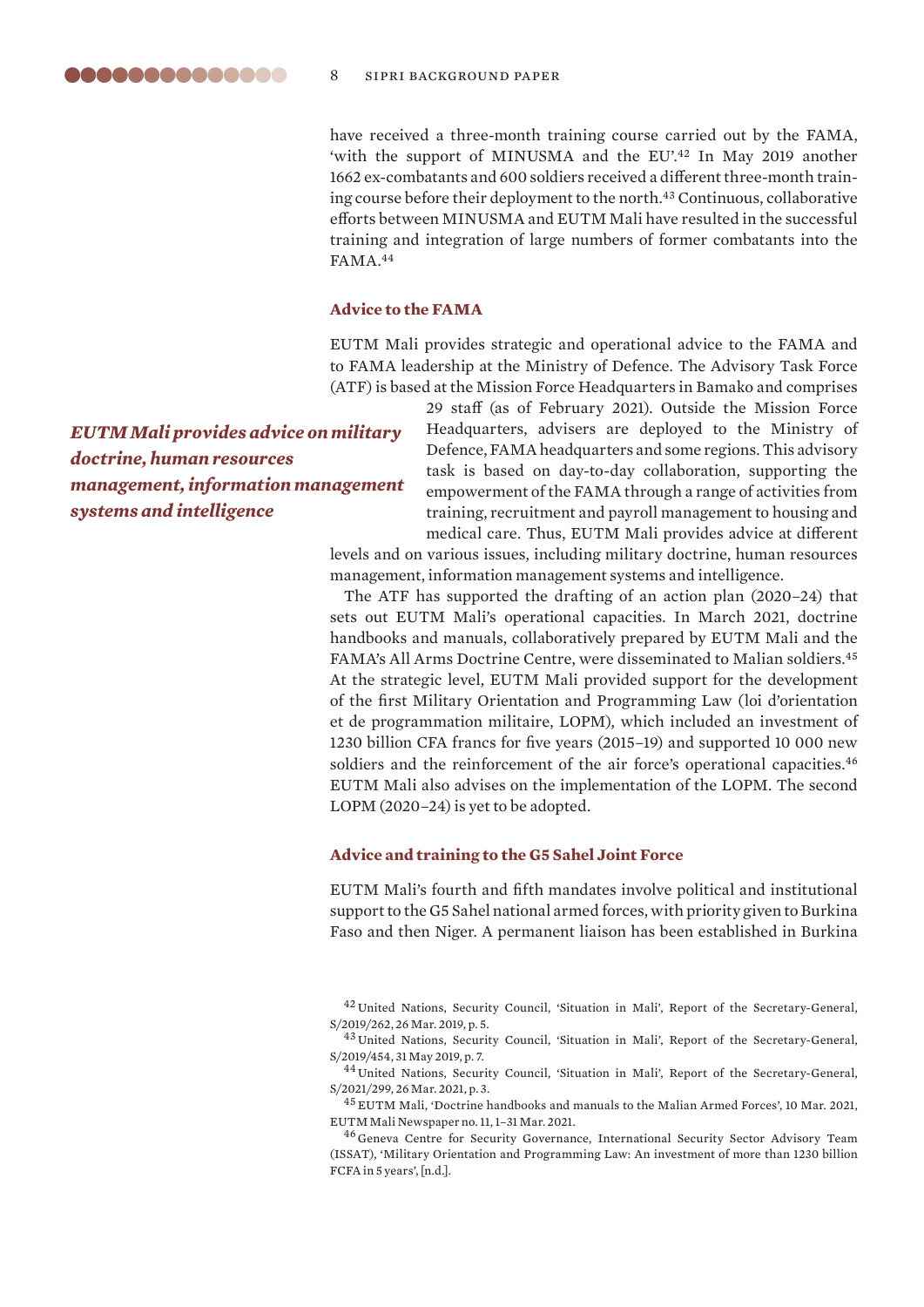<span id="page-8-0"></span>Faso.<sup>47</sup> While the objective is to contribute to the operationalization of the JF-G5S and to support G5 Sahel national armed forces (through predeployment training and continued training), EUTM Mali is also working on the standardization of procedures and information exchange.<sup>48</sup> However, as a result of the Covid-19 pandemic and Mali's 2020 coup d'état, the training has been delayed and operational plans for the implementation of the new mandate only resumed after some delays. Within this context, an important task of the Military Planning and Conduct Capability (MPCC)—which exercises the responsibilities of an operation commander and command and control at the military level for EUTM Mali's planning and conduct—is to provide the necessary resources, working with EU member states to make funds available.<sup>49</sup>

# **International coordination**

Given the transnational character of the threats in the central Sahel and the coexistence of different interests in the region, several international actors are operational there through various peace and security or military

frameworks. In December 2012, as part of international efforts to restore Malian territorial integrity, ECOWAS deployed AFISMA. In January 2013, armed groups launched an offensive against the Mopti region of central Mali. Supported by France (through Operation Serval) and African forces (in the framework of AFISMA), the armed groups were then pushed back and all the northern cities taken back—except Kidal, which was taken over by the MNLA. In April 2013, AFISMA was replaced by MINUSMA. Operation Serval (2013–14) ran in

*Given the transnational character of the threats in the Sahel, several international actors are operational through various peace and security or military frameworks* 

parallel and was then replaced in August 2014 by Operation Barkhane. These missions and operations worked alongside EUTM Mali, the G5 Sahel and EUCAP Sahel Mali.

As the biggest executive mission in the country (12 465 troops as of March 2021), part of MINUSMA's mandate since it was established in 2013 has been to 'support national and international efforts towards rebuilding the Malian security sector'.<sup>50</sup> In 2021 the new mandate focused on MINUSMA's role to 'ensure coherence of international efforts, in close collaboration with other bilateral partners, donors and international organizations, including the European Union, engaged in these fields, to rebuild the Malian security sector, within the framework set out by the Agreement'.<sup>51</sup>

Since counterterrorism Operation Barkhane replaced Operation Serval it has focused its efforts on (but not limited them to) the Liptako-Gourma region, conducting its operations with the FAMA. However, in June 2021 it was announced that the counterterrorism operation is being reconfigured

<sup>48</sup> Council Decision (CFSP) 2020/434 (note 9); and G5 Sahel official representative, Interview with author, online, 20 Aug. 2020.

 $^{50}\!$  United Nations Peacekeeping, [MINUSMA Fact Sheet,](https://peacekeeping.un.org/en/mission/minusma) [n.d.], accessed 15 Jan. 2022; and UN Security Council Resolution 2100 (note 21).

<sup>51</sup> United Nations Security Council Resolution 2584, 29 June 2021.

<sup>&</sup>lt;sup>47</sup> Council Decision (CFSP) 2018/716 (note 7); Council Decision (CFSP) 2020/434 (note 9); and EUTM Mali, ['First step of mandate 5 in Burkina Faso](https://eutmmali.eu/first-steps-of-mandate-5-in-burkina-faso/)', 15 June 2021.

<sup>49</sup> MPCC official 2, Interview with author, online, 10 Feb. 2021.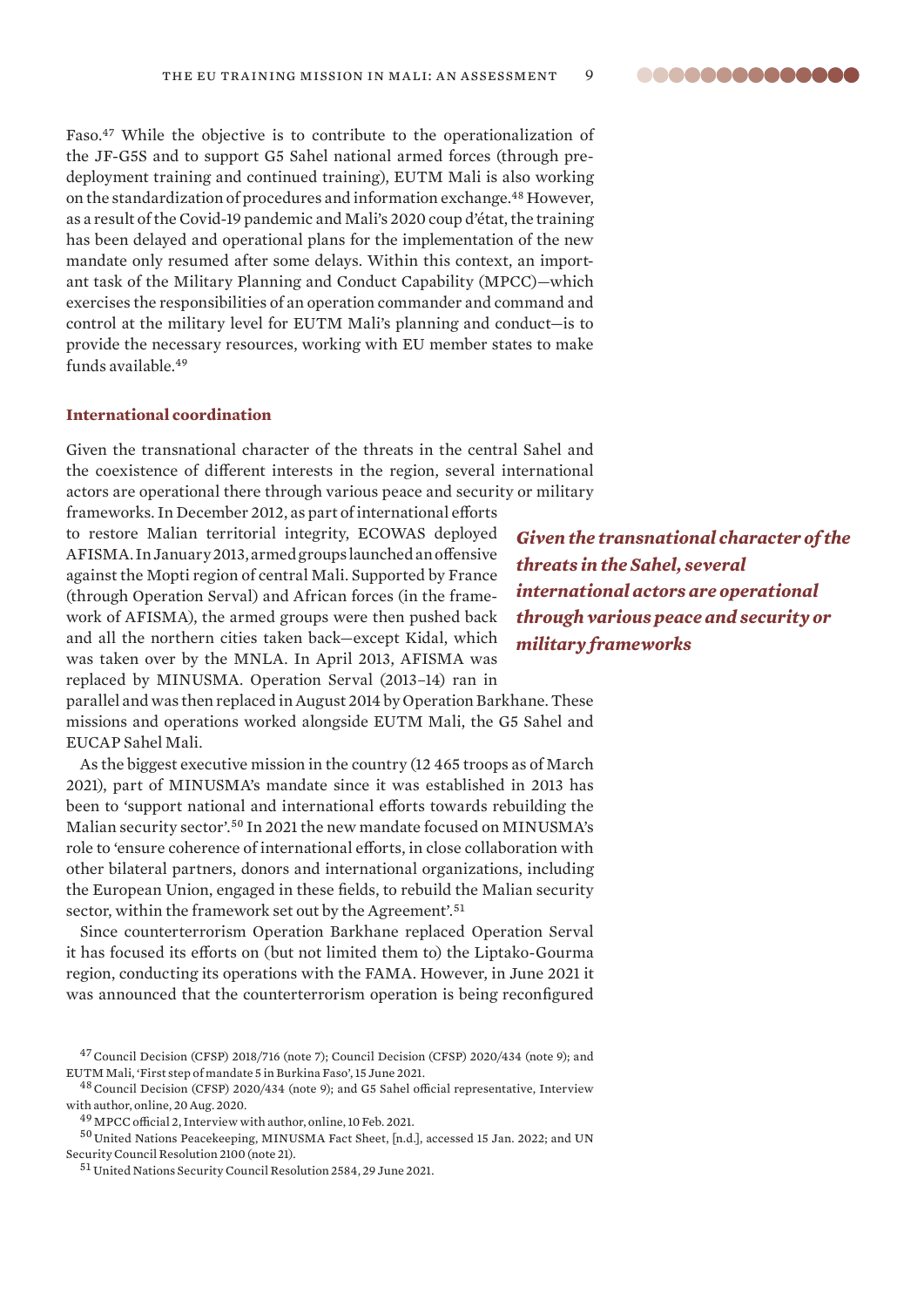and its capacity reduced, and in February 2022 the French president announced its departure from Mali, effective in June 2022.<sup>52</sup>

Established in February 2014, the G5 Sahel is an intergovernmental institutional framework that organizes regional cooperation in development and fighting insecurity. In July 2017 the JF-G5S was created to fight security threats in the Liptako-Gourma region, often cooperating with Barkhane and the FAMA.<sup>53</sup> Under the command of Barkhane, Takuba—a task force composed of special forces from European countries—was set up to complement the counterterrorism strategy, operating in the Liptako-Gourma region. But its existence has been questioned following the departure of Barkhane and the withdrawal of Danish troops against a backdrop of increased tensions between the Malian Government and European countries.<sup>54</sup>

In parallel, the EU deployed two missions to assist internal security forces in the Sahel: the EU Capacity Building Mission in Niger (EUCAP Sahel Niger) in February 2012 and EUCAP Sahel Mali in April 2014.<sup>55</sup> However, the deployment of troops in the region from the Wagner Group, a Russian private military company, has increased tensions with European partners to the point of questioning the continuation of EUTM Mali.<sup>56</sup>

As part of this multilateral security architecture and a broader international approach, EUTM Mali interacts on a regular basis with MINUSMA, Barkhane, the JF-G5S and the FAMA. For example, its training activities and

> advisory role are coordinated with Barkhane and MINUSMA. At the senior level, a military coordination body—the Military Coordination Instance in Mali (Instance de coordination militaire au Mali, ICMM)—was established in 2018 to facilitate exchange and information sharing. Every three months, all the force commanders of the military missions, including the FAMA, meet to coordinate issues related to operations, informing partners about their activities, sharing intelligence

and harmonizing plans.<sup>57</sup> On 12 March 2021 an ICMM round table conference discussed a comprehensive approach for sustainable stability in Mali and the Sahel.<sup>58</sup>

EUTM Mali advisers also participate in other coordination working groups, which include, among other stakeholders, MINUSMA, EUCAP Sahel Mali and humanitarian clusters (e.g. the humanitarian protection cluster).<sup>59</sup>

<sup>53</sup> United Nations Security Council Resolution 2359, 21 June 2017.

 $^{54}$  Campbell (note 27); and Euronews, 'Mali orders Denmark to withdraw troops "immediately" [from Sahel region](https://www.euronews.com/2022/01/25/mali-orders-denmark-to-withdraw-troops-immediately-from-sahel-region)' 25 Jan. 2022.

<sup>55</sup> Baudais, V., '[The impact of the Malian crisis on the Group of Five Sahel countries: Balancing](https://www.sipri.org/commentary/topical-backgrounder/2020/impact-malian-crisis-group-five-sahel-countries-balancing-security-and-development-priorities)  [security and development priorities'](https://www.sipri.org/commentary/topical-backgrounder/2020/impact-malian-crisis-group-five-sahel-countries-balancing-security-and-development-priorities), SIPRI Topical Backgrounder, 18 May 2020.

<sup>56</sup>Africa Intelligence, ['Face à Wagner, l'UE pose ses conditions pour rester](https://www.africaintelligence.fr/afrique-ouest-et-centrale_diplomatie/2022/03/14/face-a-wagner-l-ue-pose-ses-conditions-pour-rester,109739922-art)' [Faced with Wagner, the EU sets its conditions for staying], 14 Mar. 2022.

<sup>57</sup> United Nations, Security Council, Report of the Secretary-General on the situation in Mali, S/2018/273, 29 Mar. 2018, p. 6.

 $^{58}\rm \,EUTM$  Mali, 'Instance de Coordination Militaire au Mali $-{\rm ICMM}$ ', 12 Mar. 2021, EUTM Mali Newspaper no. 11, 1–31 Mar. 2021.

<sup>59</sup> EUTM Mali officer 1, Interview with author, Bamako, 26 Nov. 2020.

*As part of the multilateral security architecture, EUTM Mali interacts on a regular basis with MINUSMA, Barkhane, the JF-G5S and the FAMA*

<sup>52</sup> Deutsche Welle, '[France: President Macron announces end of Sahel military operation](https://www.dw.com/en/france-president-macron-announces-end-of-sahel-military-operation/a-57848169)', 10 June 2021; Topana, E., ['Que retenir du changement de stratégie de la France au Sahel?'](https://www.dw.com/fr/mali-niger-terrorisme-florence-parly-barkhane/a-59255073) [What can we learn from France's change in strategy in the Sahel?], Deutsche Welle, 23 Sep. 2021; and Jeune Afrique, '[Départ de Barkhane: C'est aux Maliens de prendre leurs responsabilités](https://www.jeuneafrique.com/1315410/politique/depart-de-barkhane-cest-aux-maliens-dassumer-leurs-responsabilites/)' [Departure of Barkhane: It is up to the Malians to take their responsibilities], 18 Feb. 2022.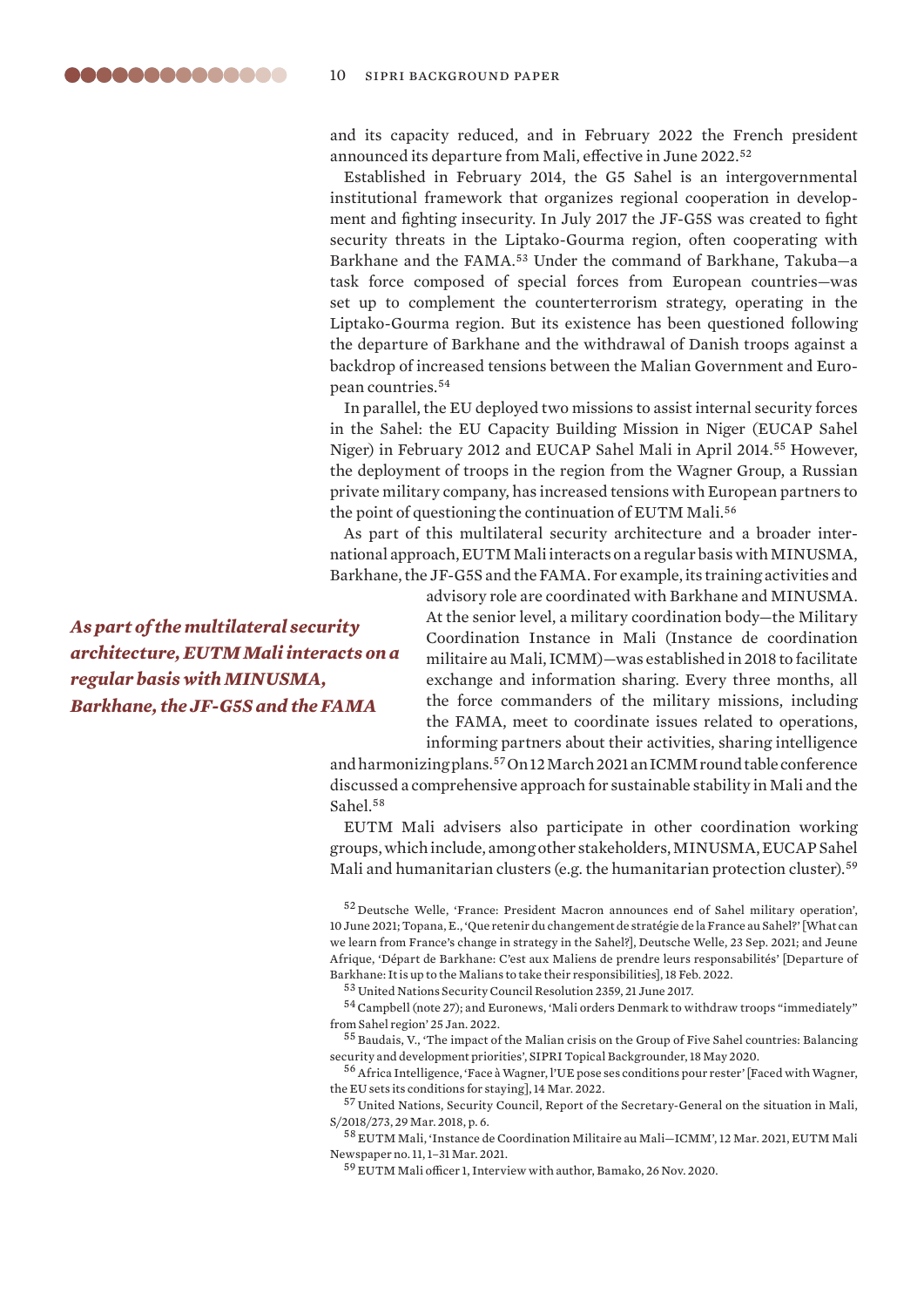<span id="page-10-0"></span>While there is a risk of overlap in the training provided by these different international missions, they also provide joint training courses. For example, MINUSMA, the UN Office on Drugs and Crime and EUTM Mali have provided joint assistance to the national specialized judicial unit in charge of the fight against terrorism and transnational crime.<sup>60</sup> MINUSMA also trains the FAMA, police and gendarmerie on human rights, in collaboration with EUTM Mali and the UN Police. Further, MINUSMA and EUTM Mali have adopted standard operational procedures for the disposal of improvised explosive devices (IEDs).<sup>61</sup>

# IV. The impact of EUTM Mali

Using the EPON framework, this section assesses and reflects on the impact of EUTM Mali and its contribution to the improvement of the FAMA in the building of legitimate, efficient and credible armed forces. It focuses on the mission's intended and unexpected direct and indirect effects on (*a*) stabilization, the extension of state authority and the

prevention of conflict; (*b*) institution building and armed forces development; (*c*) security sector reform (SSR); and (*d*) the protection of civilians and the promotion of human rights. It considers the fact that the mission's mandate is to restore the FAMA's military capacity, with a view to 'enabling

them to conduct military operations aiming at restoring Malian territorial integrity and reducing the threat posed by terrorist groups'.<sup>62</sup> EUTM Mali has worked with the FAMA and in collaboration with other international partners to achieve these goals. Given the specificity of the Malian context, the main impact is arguably related to extension of state authority.

#### **Stabilization, extension of state authority and prevention of conflict**

Based on the interviews and desk research carried out in this study, the impact of EUTM Mali's activities appears to be positive at the operational level. However, the mission faces several challenges in implementing its mandate and the FAMA is regularly accused of committing crimes with impunity.<sup>63</sup>

EUTM Mali is not mandated to contribute directly to the stabilization of Mali and the prevention of conflict. Nevertheless, the mission's long-term aim is that strengthening the FAMA, so that it is professional and properly organized, led, equipped and trained, will contribute to peace and security for the Malian population. So far, however, these efforts have not prevented the constant degradation of the security situation in the country. Although the situation in the north has stabilized, armed groups have extended their presence to the detriment of state authority in other parts, particularly in the centre and more recently, since 2020, in the Sikasso and Kayes regions in

*The mission's long-term aim is that strengthening the FAMA will contribute to peace and security*

<sup>&</sup>lt;sup>60</sup> United Nations, Security Council, Report of the Secretary-General on the situation in Mali, S/2018/1174, 28 Dec. 2018, p. 9.

<sup>61</sup> United Nations, Security Council, 'Situation in Mali', Report of the Secretary-General, S/2018/866, 25 Sep. 2018, p. 9.

<sup>62</sup>Council Decision (CFSP) 2020/434 (note 9).

<sup>63</sup>Amnesty International, '[Mali 2020'](https://www.amnesty.org/en/location/africa/west-and-central-africa/mali/report-mali/), [n.d.].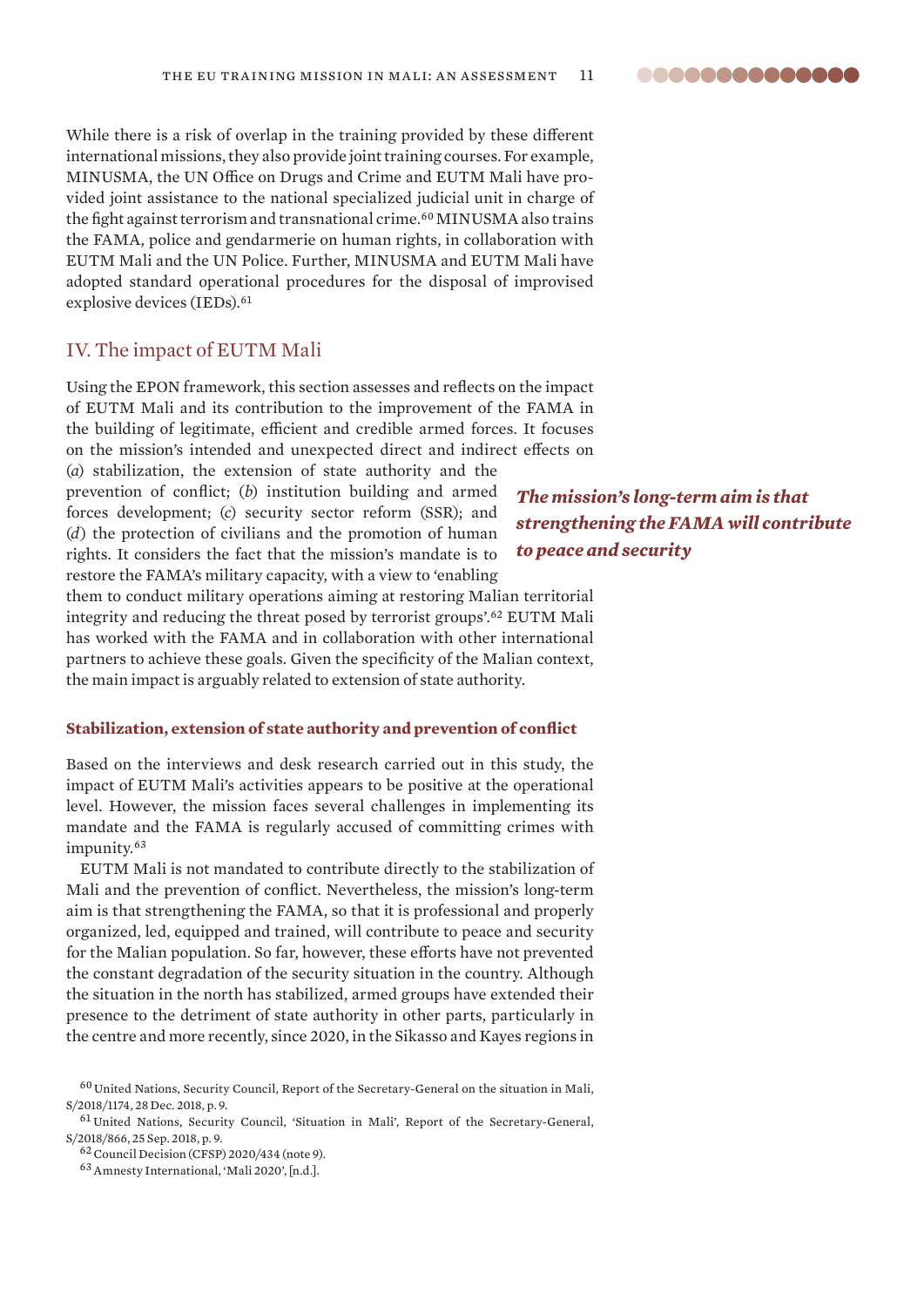<span id="page-11-0"></span>southern and western Mali. The FAMA's presence also remains weak across the country due to a lack of personnel in relation to the challenges and the fact that soldiers are targeted by armed groups, which hampers their capacity to protect themselves and the local populations.

In the north, the FAMA was driven out at the beginning of the conflict (in 2012) and its return as a 'reconstituted army'—as provisioned in the Bamako Agreement-is still challenging and ongoing.<sup>64</sup> The reconstituted army is composed of an equal ratio of FAMA soldiers and ex-combatants from the Coordination of Azawad Movements (Coordination des Mouvements de l'Azawad, CMA) and a coalition of pro-government armed groups called the Platform (Plateforme). However, its implementation has been challenged by a lack of trust between signatory groups and groups close to the government, as well as by Malian officials.<sup>65</sup> A few days before the coup d'état in August 2020, a confidential UN report accused some Malian officials (such as the chief of staff) of delaying the implementation of the Bamako Agreement, including the deployment of reconstituted battalions in the north.<sup>66</sup> Yet the

# *Strengthening the presence of the FAMA in more remote areas is essential*

redeployment of the FAMA, including these reconstituted battalions, remains a priority task as noted in UN Security Council Resolution 2584 (2021). As a consequence of the FAMA's weak deployment, security is generally provided by self-defence groups and militias in central Mali, by signatory and non-signatory groups in nomad and rural areas, and by the

FAMA in mostly urban areas of Mali.<sup>67</sup>

In order to stabilize the situation, strengthening the presence of the FAMA in more remote areas is essential, because civilian populations are increasingly targeted by non-state armed groups and do not feel protected by either Malian or international forces.<sup>68</sup> As stated in EUTM Mali's mandate, restructuring the FAMA will help to enable it to restore Malian territorial integrity and to reduce the threat posed by terrorist groups. However, with the national armed forces targeted and weakened themselves, the deterioration of the security situation calls into question the capacity of the various military operations to stabilize the situation and reduce the threat from, for example, the Group to Support Islam and Muslims (Jama'a Nusrat ul-Islam wa al-Muslimin, JNIM) and the Islamic State in the Greater Sahara (ISGS).<sup>69</sup>

<sup>64</sup>RFI, '[Mali: le difficile déploiement de l'armée reconstituée à Kidal'](https://www.rfi.fr/fr/afrique/20200515-mali-difficile-deploiement-arm%C3%A9e-reconstitu%C3%A9e-%C3%A0-kidal) [Mali: The difficult deployment of the reconstituted army in Kidal], 16 May 2020.

 $^{66}\rm VOA$  Afrique, 'Un rapport secret de l'ONU accuse de hauts responsables maliens d'entraver la [paix](https://www.voaafrique.com/a/mali-onu-de-hauts-responsables-accus%C3%A9s-d-obstruction-du-processus-de-paix/5543440.html)' [Secret UN report accuses senior Malian officials of obstructing peace], 14 Aug. 2020.

<sup>68</sup> International Federation for Human Rights (FIDH) and Malian Association for Human Rights (AMDH), *In Central Mali Civilian Populations Are Caught Between Terrorism and Counterterrorism*, Fact-finding Mission Report no. 727a (FIDH/AMDH: Nov. 2018).

<sup>69</sup> Some of the attacks in central Mali in 2021 were: 6 Oct., 16 soldiers died; 12 Sep., 5 soldiers; 19 Aug., 15 soldiers; 15 Mar., 33 soldiers. See also Franceinfo, '[Mali: une attaque fait cinq morts dans](https://www.francetvinfo.fr/monde/afrique/mali/mali-une-attaque-fait-cinq-morts-dans-le-sud-du-pays-les-autorites-soupconnent-des-jihadistes_4643633.html)  [le sud du pays, les autorités soupçonnent des jihadistes'](https://www.francetvinfo.fr/monde/afrique/mali/mali-une-attaque-fait-cinq-morts-dans-le-sud-du-pays-les-autorites-soupconnent-des-jihadistes_4643633.html) [Mali: An attack leaves five dead in the south of the country, the authorities suspect jihadists], 30 May 2021; and EUTM Mali, '[Brochure on the](https://eutmmali.eu/wp-content/uploads/2021/06/Brochure-ENG-final-version.pdf)  [fifth mandate: 2020–2024'](https://eutmmali.eu/wp-content/uploads/2021/06/Brochure-ENG-final-version.pdf), [n.d.].

 $65$  Boutellis and Zahar (note 14), p. 30.

<sup>67</sup> SIPRI Sahel/West Africa Programme, Data collected in central Mali, 2019–21.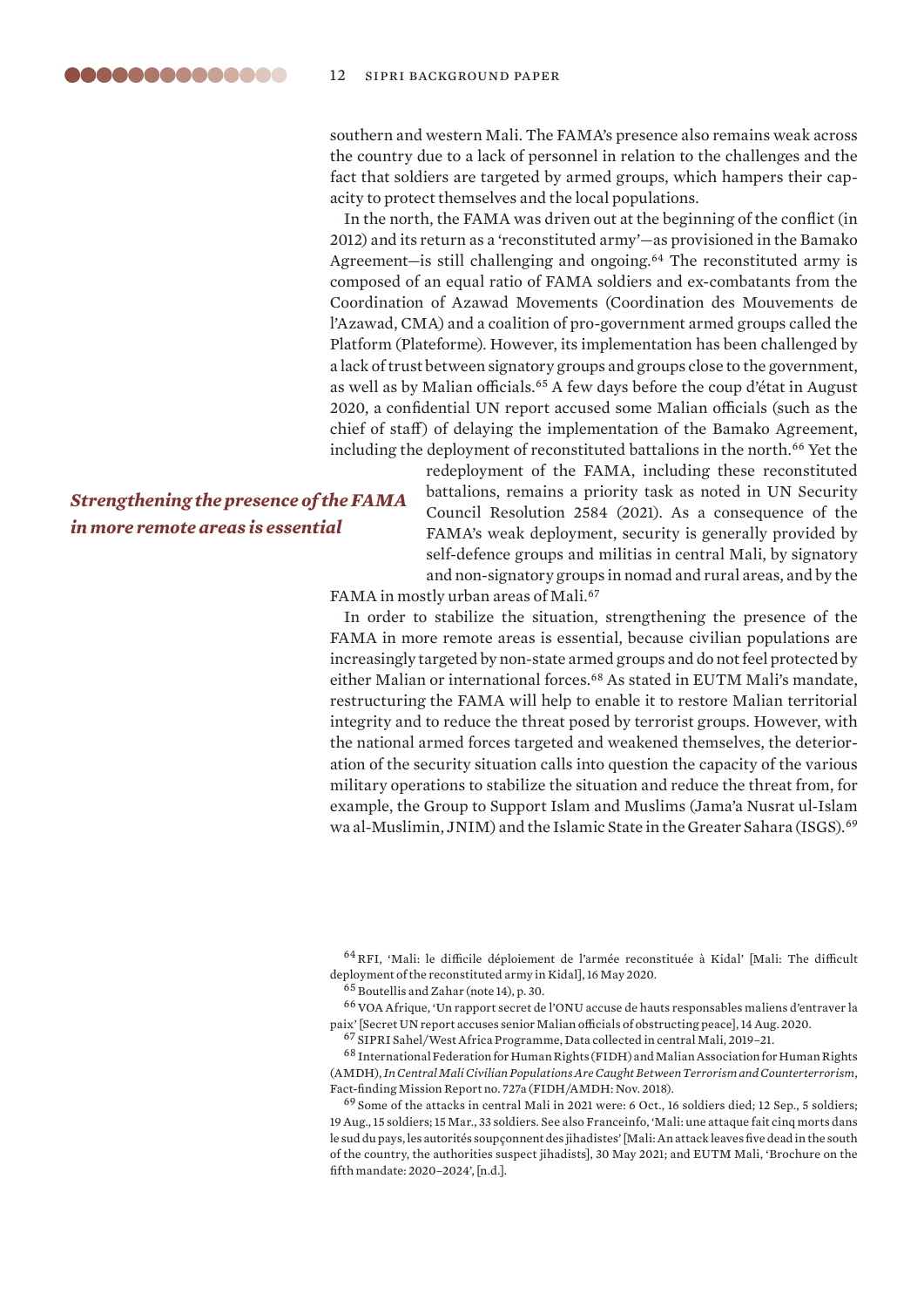# **Institution building and armed forces development**

# *Advising the FAMA and the Ministry of Defence*

EUTM Mali personnel advise their FAMA counterparts and the Ministry of Defence on a daily basis but face various challenges in this collaboration and communication. Since 2020, interactions have also been impacted by travel restrictions due to the Covid-19 pandemic, with the MPCC temporarily redeploying non-essential EUTM Mali staff and Brussels-based MPCC staff only allowed to travel to Bamako for essential reasons.<sup>70</sup>

One challenge is the short rotation periods and high staff turnover. EUTM Mali advisers are generally deployed for a four to six-month period, including at the highest level of command. This potentially limits the mission's ability to build relationships with its counterparts, undermines regular activities,

and negatively impacts the consistency and overall coherence of its advisory role if proper handovers do not take place.<sup>71</sup> In part, this can be explained by the tendency of advisers to encourage their own approach, based on their national context and experience from their country of origin.<sup>72</sup> At the same time, Malian counterparts must adapt to a different partner every six months, including the accompanying new working habits and different personalities.<sup>73</sup>

*Malian counterparts must adapt to a different partner every six months, including new working habits and different personalities*

..............

Another challenge is in terms of language skills. The French language barrier is problematic for many contributing countries, not only in the mission's training activities but also linked to its advisory role.<sup>74</sup> On the one hand, the lack of French-speaking staff adversely affects contact and interaction with the trainees. On the other hand, a substantial number of trainees are illiterate or lack basic knowledge in French, which further challenges the transfer of knowledge and skills.<sup>75</sup>

#### *Training the FAMA*

Eight years after its start, EUTM Mali has contributed to the improved state of the FAMA. As noted above, by 2019 some 14 000 soldiers had been trained, representing about two thirds of the armed forces in Mali.76 International partners have noticed that the behaviour of the troops in the field has improved at the tactical level.<sup>77</sup> This view is also echoed by national partners, who report that trained units are now able to foil ambushes and credit EUTM Mali for this.<sup>78</sup> However, the mission still faces a number of challenges in this respect.

First, although collaboration was said to be very good at the beginning of the mission, over time the nature of the training has not always been con-

<sup>71</sup> EUTM Mali officer 3, Interview with author, Bamako, 26 Nov. 2021.

<sup>72</sup> MINUSMA official 2, Interview with author, online, 15 Feb. 2021; and National researcher 1, Interview with author, Bamako, 5 Aug. 2020.

<sup>73</sup> EUTM Mali officer 3 (note 71).

 $^{78}$  Civil society organization representative, Interview with author, Bamako, 13 Aug. 2020.

<sup>70</sup> MPCC official 1, Interview with author, online, 10 Feb. 2021.

<sup>74</sup> National researcher 2, Interview with author, Bamako, 3 Aug. 2020.

<sup>75</sup> National researcher 2 (note 74).

<sup>76</sup> Hellquist, E. and Sandman, T., *Synergies Between Military Missions in Mali* (FOI: Stockholm, Mar. 2020), p. 40.

<sup>77</sup> MPCC official 1, Interview with author, online, 10 Feb. 2021.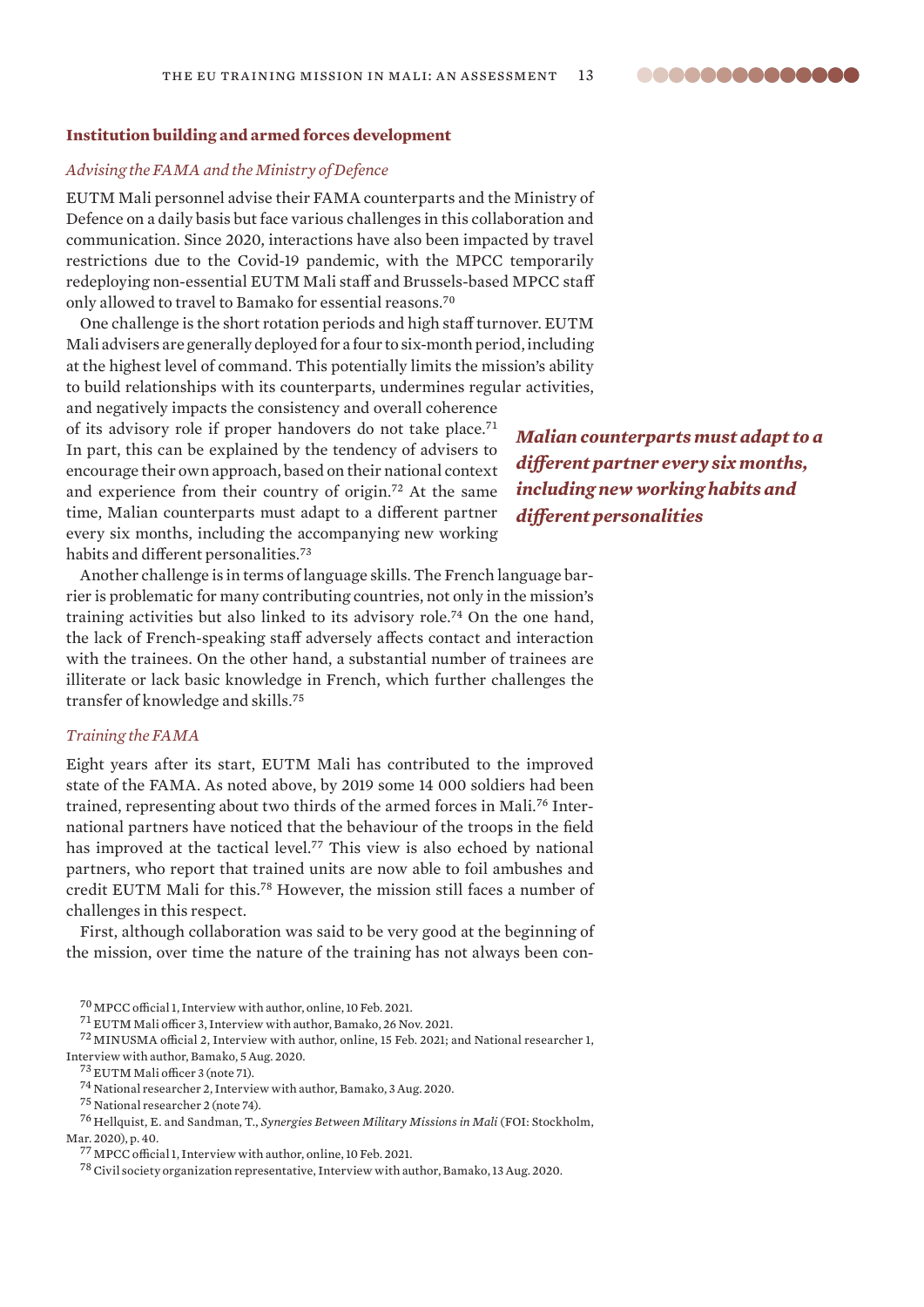sidered as meeting the FAMA's requirements. Indeed, Malian interlocutors claim that it has become less adapted to actual needs.<sup>79</sup> They criticize the standardized content and argue that the courses do not always respond to requests for adjustments to the Malian context.<sup>80</sup> Even though coordination is regular between EUTM Mali and the FAMA, Malian partners mention insufficient consultation and information sharing, which has led to the duplication of courses and has not facilitated planning.<sup>81</sup> There is a growing discrepancy between what trainees learn during training courses and the means at their disposal when deployed to the field.

For example, in 2012–14 the GTIA combat battalions had very limited capacities to carry out their tasks (e.g. fight terrorists and armed groups) because they needed, among other things, personnel, armament, vehicles, professional doctrine, planning and training. Thus, both the support and

*Even though coordination is regular between EUTM Mali and the FAMA, Malian partners mention insufficient consultation and information sharing* nature of the training they received from EUTM Mali were appreciated, especially as training objectives were defined in collaboration with the Malian authorities.<sup>82</sup> However, although the perception of the mission varies, according to Malian partners, this collaboration gave way to a new period in which it tended to act unilaterally.<sup>83</sup> Increasingly, national partners felt that EUTM Mali continued to provide only 'basic training' that the FAMA could have provided itself, leading to

further questioning of the mission's relevance.<sup>84</sup> Needs had changed and the training programmes had not taken into consideration the new challenges and requirements.<sup>85</sup> Insufficient flexibility and adaptability were then seen as an imposition of views linked to a foreign-owned assistance process.<sup>86</sup>

Second, a related challenge is insufficient communication noted at all levels of the military hierarchy, from the leadership to the trainees.<sup>87</sup> FAMA partners have perceived persistently insufficient communication and information sharing from EUTM Mali.<sup>88</sup> The feeling of not being listened to was often shared by Malian interviewees, who frequently asked for a more balanced partnership. They felt that views and needs expressed during coordination meetings were not always considered in the finalized versions of training programmes.<sup>89</sup> The resulting frustration has strengthened the Malian push to train the trainers, as the FAMA's ability to develop its own training courses is seen as a critical element for its effectiveness and autonomy.<sup>90</sup>

<sup>79</sup> FAMA instructor, Interview with author, Bamako, 11 Aug. 2020; and FAMA officer (note 36).

 $^{80}\rm~FAMA$  instructor (note 79); and Committee on National Defence, Security and Civil Protection representative, Interview with author, Bamako, 11 Aug. 2020.

<sup>81</sup> General Directorate of Gendarmerie officer, Recruitment, training and employment division, Interview with author, Bamako, 24 July 2020.

<sup>82</sup> Military instructor, Interview with author, Kati, 27 Aug. 2020; and EUTM Mali national partner 1, Interview with author, Bamako, 13 Aug. 2020.

<sup>83</sup> EUTM Mali national partner 1 (note 82).

<sup>84</sup> EUTM Mali national partner 1 (note 82).

<sup>85</sup> Malian military staff member 1, Interview with author, Bamako, 27 July 2020.

 $^{86}\rm$  Malian military staff member 2, Interview with author, Bamako, 23 July 2020.

<sup>87</sup> National researcher 2 (note 74).

<sup>88</sup> FAMA officer (note 36).

<sup>89</sup> Focus group discussion 1, High-ranking FAMA officers in charge of education and training, FAMA headquarters, Bamako, 27 July 2020; and Malian military staff member 2 (note 86).

<sup>90</sup> Malian military staff member 2 (note 86); and Malian military staff member 3, Interview with author, Bamako, 27 July 2020. See also Boisvert, M. A., 'Forces armées maliennes, une lente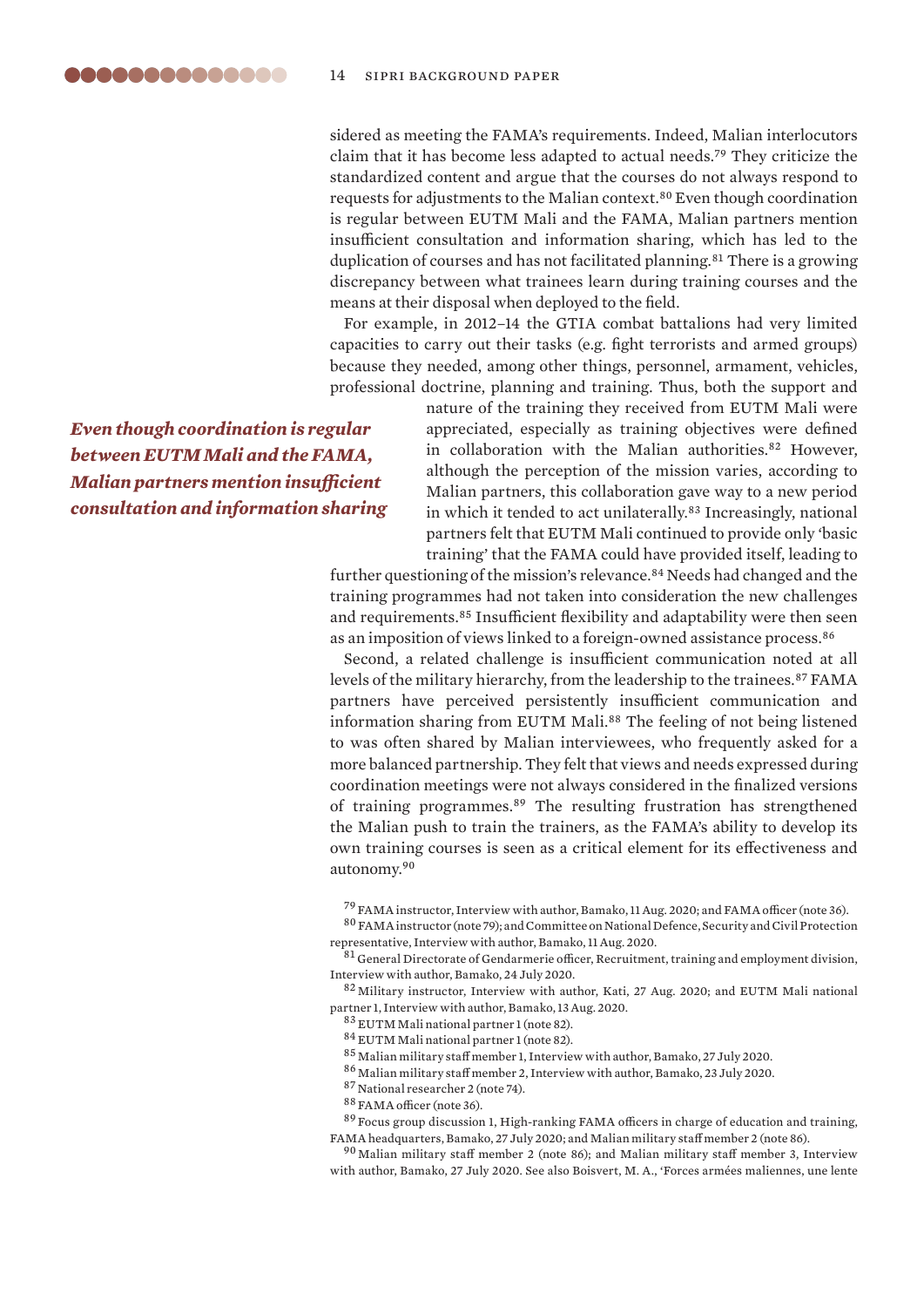The relationship between Malian Government representatives and their international partners is fraught with tensions. This is not limited to EUTM Mali, but is part of a broader context in which 'interveners tend to depict Malian counterparts as incompetent, corrupt, passive and in need of assistance, while Malians see foreign helpers as overbearing, paternalistic and self-interested'.<sup>91</sup> More recently, however, the relationship between EUTM Mali and its Malian partners has evolved for the better. Since the coup d'état in August 2020, positive relations have been fostered with the military authorities. The coup d'état led to a reshuffling of the military leadership and a new generation of military leaders has taken over.<sup>92</sup> According to international partners, these leaders are said to be more sensitive to the wellbeing of troops and committed to improving the conditions and preparation of the armed forces.<sup>93</sup> The common military culture is also said to be one of dialogue between the new military leadership and international military actors.<sup>94</sup>

Third, the way the mission is set up and headquartered is a challenge, although things have improved since 2020 and the implementation of the fifth mandate. While MINUSMA (and Barkhane) is decentralized, with

offices in regions in central and northern Mali, EUTM Mali is centralized, with its headquarters in Bamako and no offices in the field. EUTM Mali aims to contribute to the stabilization efforts in central Mali, but its staff have limited engagement outside their base and that also limits their understanding of the Malian context.<sup>95</sup> Training courses are conducted at the

Koulikoro Training Camp and the choice to hold them in Koulikoro can be explained by its proximity to Bamako and the availability of the venue. One particular issue raised by Malian partners is that Koulikoro is so far and different from the field environment where operations take place. Koulikoro is a 'green place', whereas soldiers deployed in the north and centre of Mali face totally different environments, including desert.<sup>96</sup>

Only since 2016 (during the third mandate) has the CMATT—the mobile training team—had the opportunity to travel outside Bamako and provide training in the FAMA's decentralized bases in Sévaré, Gao, Kayes and Timbuktu.<sup>97</sup> However, since the fifth mandate, training is regularly conducted in different regions of Mali and in Burkina Faso.<sup>98</sup> This mandate clearly emphasizes a focus on activities in the centre of Mali and re-basing efforts are being implemented, including a permanent presence in Sévaré. In order to carry out its decentralized activities, EUTM Mali works together with MINUSMA, which provides logistical support, air or ground transportation, logistics in the field (accommodation and office premises)

reconstruction' [Malian armed forces, a slow reconstruction], *Afrique contemporaine*, vol. 260, no. 4 (2016).

<sup>91</sup> Tull, D. M., 'Rebuilding Mali's army: The dissonant relationship between Mali and its international partners', *International Affairs*, vol. 95, no. 2 (2019), p. 419; and Malian military staff member 2 (note 86).

<sup>92</sup> MINUSMA official 2 (note 72).

<sup>93</sup> MPCC official 1 (note 77).

- <sup>94</sup> EUTM Mali international partner (note 29).
- <sup>95</sup> EUTM Mali officer 3 (note 71).
- <sup>96</sup> EUTM Mali national partner 1 (note 82).
- <sup>97</sup> EUTM Mali, ['Activities](https://eutmmali.eu/activites)', [n.d.], accessed 5 Dec. 2021.

<sup>98</sup> Focus group discussion 1 (note 89).

*The way EUTM Mali is set up and headquartered is a challenge, although things have improved*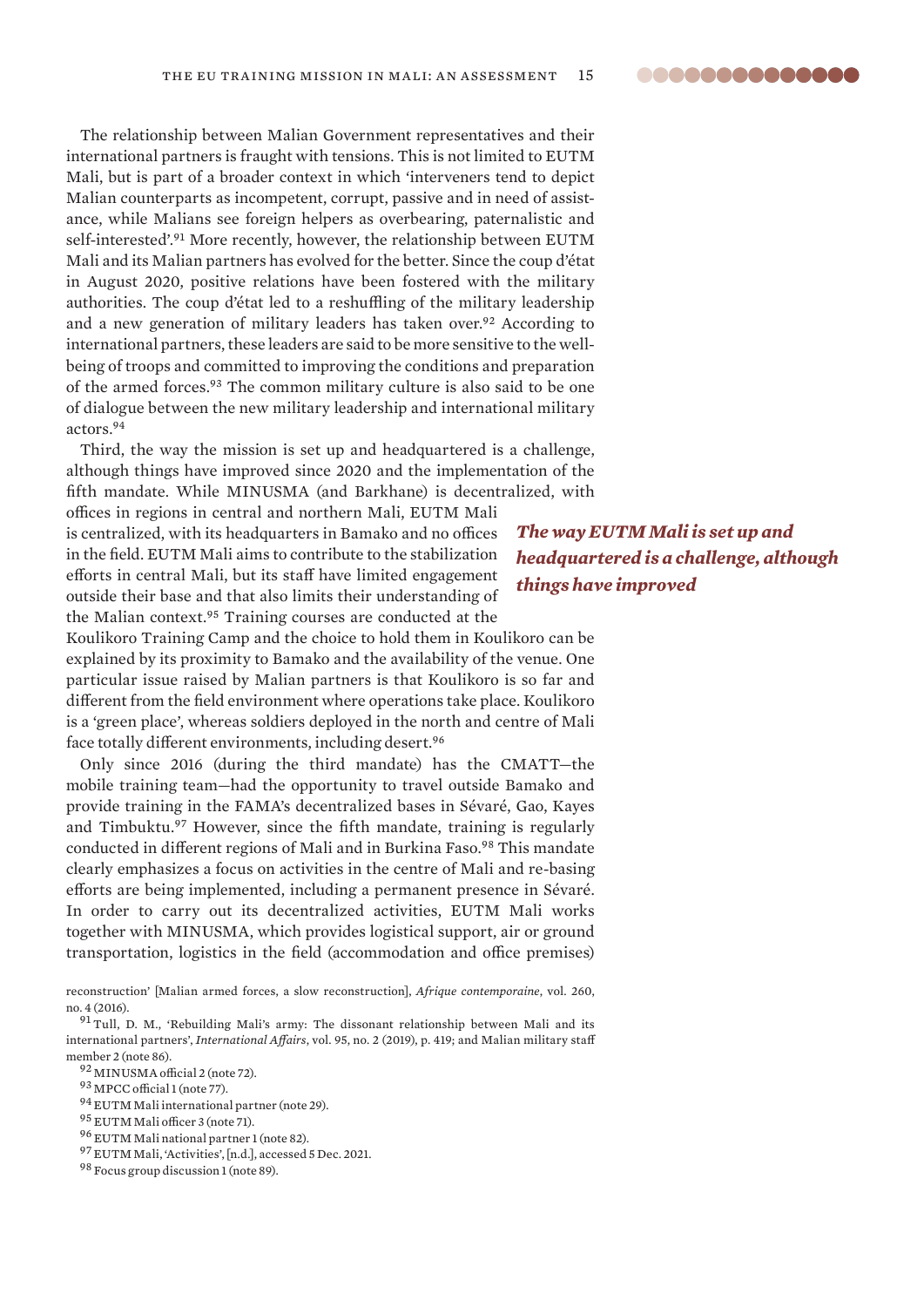and medical assistance against payment, on the condition that 'it does not affect the mandate of the mission'. For this purpose, EUTM Mali signed a memorandum of understanding with MINUSMA in 2018.99

Fourth and lastly, while the FAMA has continued to face recruitment problems, the deterioration of the situation in the centre of the country has intensified the pressure placed on it. A number of structural problems within the national forces, as well as the fact that almost all forces are currently deployed in operations, has also affected EUTM Mali's work: staffing limitations, budget constraints, lack of equipment, poor troop behaviour, weak human resources management and governance problems.<sup>100</sup> The appreciation of military training also depends on how some of the more structural contextual challenges are dealt with: training alone is not enough to ensure effective and accountable armed forces.<sup>101</sup>

#### *Linking training to operations*

EUTM Mali's biggest limitation is arguably its lack of post-training assessment and mentoring. The mission's mandate requires it to monitor the performance and behaviour of the trained armed forces, but as EUTM Mali

> does not accompany trainees (soldiers and officers) into the field—and as no database of training courses and participants exists—it is limited in its ability to assess operational capacity and performance during operations.<sup>102</sup> This means that trainers do not receive the necessary feedback that would allow EUTM Mali to adapt training to the needs and realities on the ground.<sup>103</sup> As a consequence, the FAMA's effectiveness cannot

yet be effectively measured during operations and EUTM Mali's operational impact is limited. This in turn impacts the legitimacy of the mission.<sup>104</sup>

This limitation can be partly explained by the non-executive character of EUTM Mali's mandate, which does not authorize participation in executive tasks. The mandate only allows for support to the FAMA through advice, training or education under heavy security conditions.<sup>105</sup> EUTM Mali's force commander decides on a case-by-case basis and using clearly defined go/no-go criteria whether field missions take pace. On completion of their courses, individual trainees are spread over diverse units and deployed to the field in battalions of about 650 soldiers. While the new and expanded mandate may give more opportunity to follow units and/or carry out more field missions, this also implies that EUTM Mali should be involved in the FAMA's deployment plan, which it is currently not.<sup>106</sup>

However, a number of related challenges also lie outside the mission's sphere of influence. As there is no database of trained soldiers and because the current situation in the centre of Mali means that soldiers are sent dir-

<sup>99</sup> MINUSMA official 5, Interview with author, online, 18 Feb. 2021.

*EUTM Mali's biggest limitation is arguably its lack of post-training assessment and mentoring*

<sup>100</sup> MPCC official 1 (note 77).

<sup>101</sup> Norheim-Martinsen, P. M., 'The EU in Africa: Peacebuilding by proxy', Norwegian Peacebuilding Resource Centre (NOREF) Report, Oct. 2013, p. 5.

<sup>&</sup>lt;sup>102</sup> Council Decision (CFSP) 2020/434 (note 9); and Committee on National Defence, Security and Civilian Protection representative (note 80).

<sup>103</sup> EUTM Mali international partner (note 29).

 $^{104}$  Committee on National Defence, Security and Civilian Protection representative (note 80).

<sup>105</sup> EUTM Mali officer 1 (note 59).

 $^{106}\!\!\operatorname{Tull}$  (note 39), p. 6.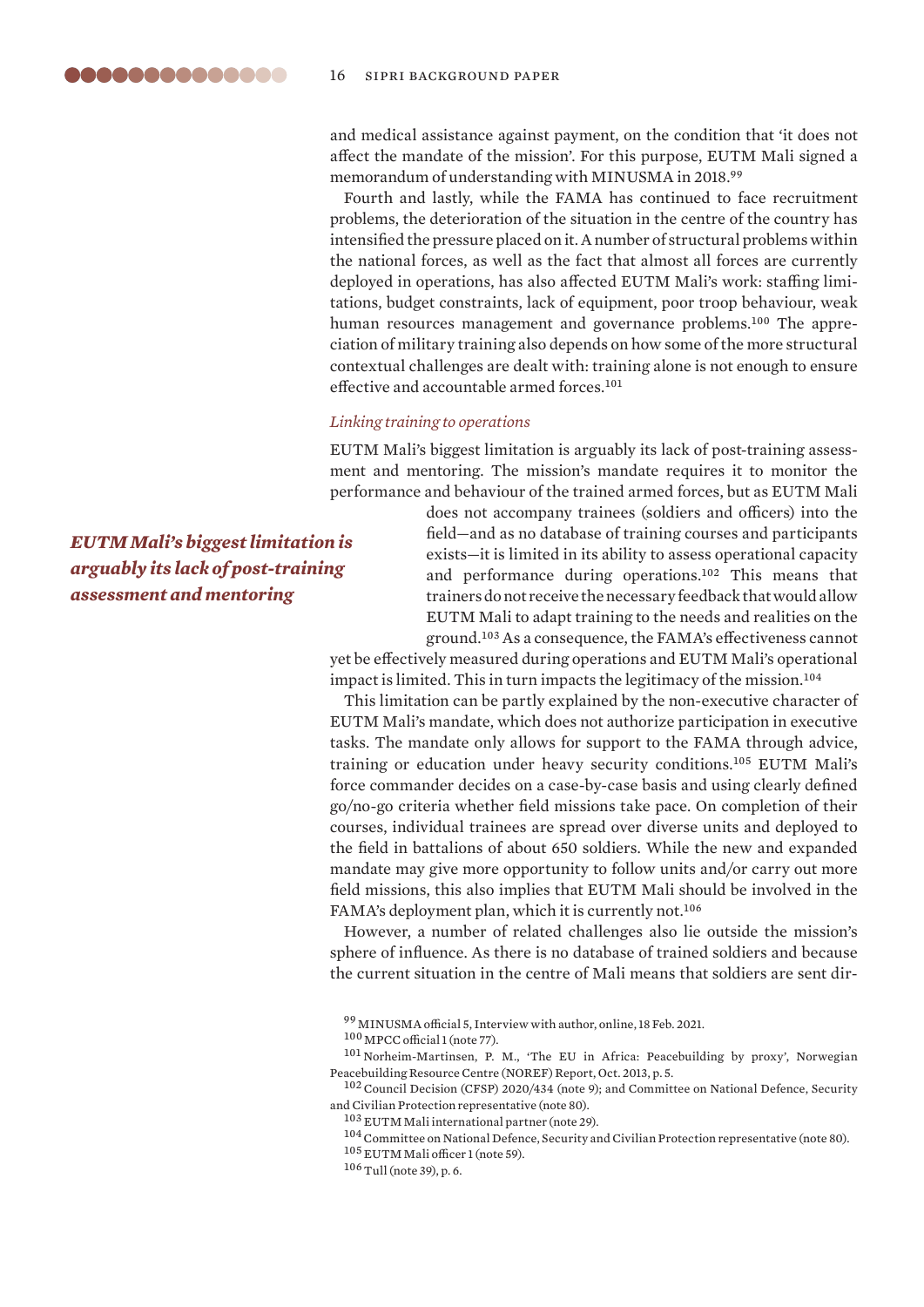<span id="page-16-0"></span>ectly to the field on completion of their training, follow-up training and trainee evaluation are hampered. Vetting and tracking trained soldiers should be a priority and included in EUTM Mali's mandate, as the UN has its Human Rights Due Diligence Policy and Barkhane has its own tracking process, but coordination does not seem to be working.<sup>107</sup> A further impediment to follow-up training is that the FAMA is essentially permanently deployed in operations, without room for training and rest in its official operational cycle (operation–rest–training).<sup>108</sup> Similarly, most of the FAMA's financial resources are allocated to its operations. In this context of growing insecurity, combat is seen as the priority, leaving less time for training.<sup>109</sup>

#### **Security sector reform**

EUTM Mali is mandated to contribute to improving the operational capacity of the FAMA under the control of Mali's legitimate civilian authorities.<sup>110</sup>

The FAMA has changed significantly over the past six or seven years and is in better condition today. Nevertheless, the reorganization of the chain of command may take more time than the four-year extension of EUTM's mandate will facilitate. The 2020 coup d'état exposed Mali's vulnerability to praetorian intervention and the main objective of the mission is to enhance the FAMA's capacity to be deployed throughout the country

in order to enhance stabilization and the restoration of state authority.<sup>111</sup> Stabilization and an improved security situation require the reform of the FAMA and the deployment of well-trained and well-equipped soldiers, who are able to combat armed groups and to protect civilian populations.

Since it was launched in 2005, SSR in the country is a Malian-led process, supported by the international community, including the UN and the EU. In 2013 the Multidisciplinary Focus Group on Security Sector Reform (Groupe pluridisciplinaire de réflexion sur la réforme du secteur de la sécurité, GPRSS)was established, in charge of defining the SSR framework.<sup>112</sup> In 2014 the National Council for SSR was created as an advisory and decision-making body. Placed under the responsibility of the prime minister, the council saw its attributions revised in 2016 to take into account the provisions of the 2015 Bamako Agreement and to integrate representatives from the north.<sup>113</sup> The institutional framework comprises the office of the SSR commissioner,

<sup>108</sup> MPCC official 1 (note 77).

 $^{109}\!\,$  Tull (note 39), p. 6.

<sup>110</sup>Council Decision (CFSP) 2020/434 (note 9).

<sup>111</sup> van der Lijn, J. et al., *Assessing the Effectiveness of the United Nations Mission in Mali (MINUSMA)* (Norwegian Institute of International Affairs: Oslo, 2019).

<sup>112</sup> Ordinance no. 4444/MS-SG of 22 Nov. 2013 establishing the Multidisciplinary Focus Group on Security Sector Reform (Groupe pluridisciplinaire de réflexion sur la réforme du secteur de la sécurité, GPRSS); see Doumbia, S and Dakouo, A., *Étude du secteur de la sécurité au Mali: Analyse et receuil des textes apllicables à la réforme du secteur de la sécurité (RSS)* [Study of the security sector in Mali: Analysis and collection of texts applicable to security sector reform (SSR)] (ARGA Mali: May 2016).

<sup>113</sup> Decree no. 2014-0609/P-RM of 14 Aug. 2014 establishing the National Council for Security Sector Reform; see Doumbia and Dakouo (note 112).

# *Stabilization and an improved security situation require the reform of the FAMA*

<sup>107</sup> MINUSMA official 3, Interview with author, online, 15 Feb. 2021.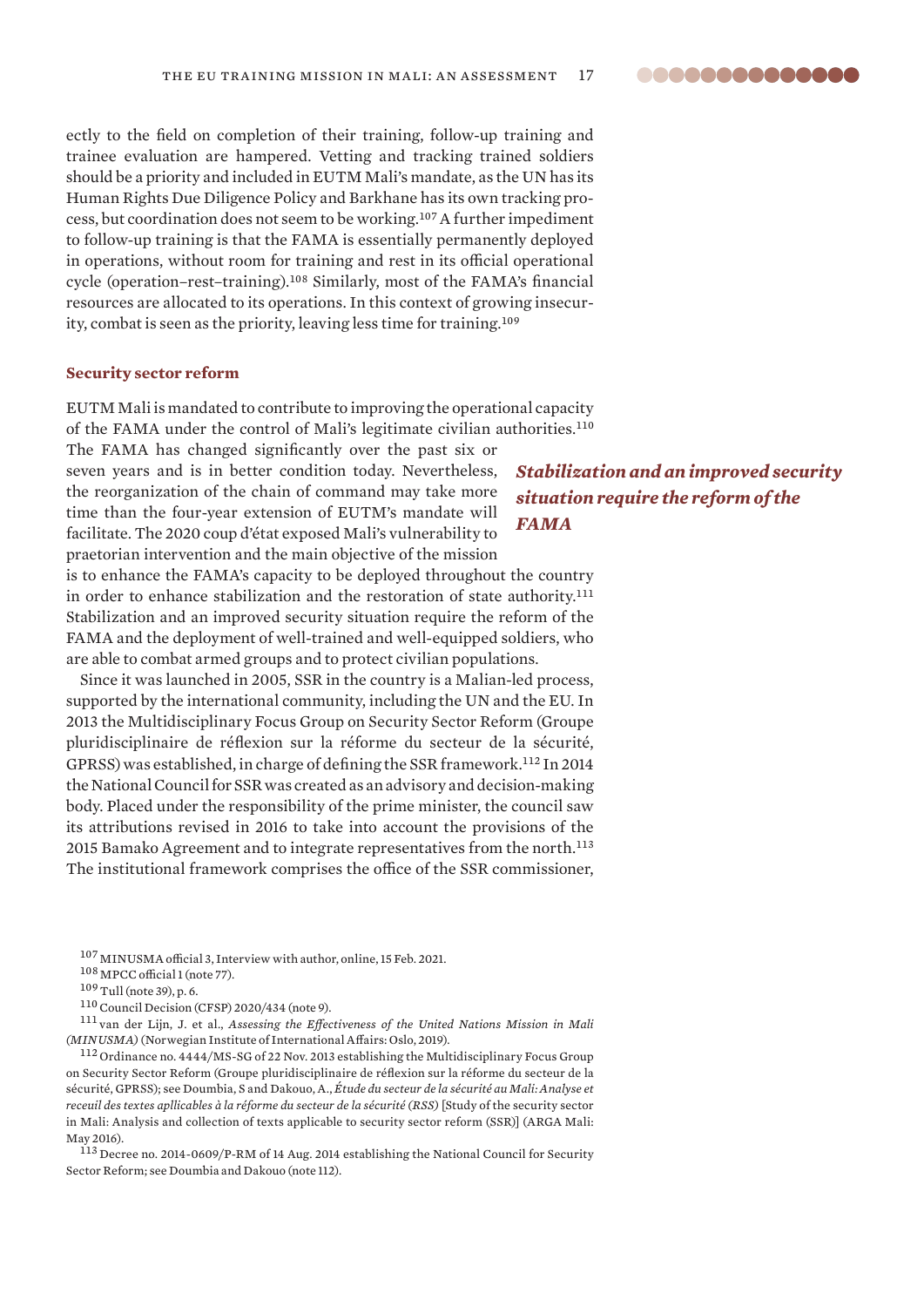whose role is to implement SSR, and security consultative committees were to be created in each region and in Bamako district.<sup>114</sup>

The international community is widely supporting the SSR process in Mali and EUTM Mali is part of the national SSR strategy, which includes justice, defence and internal security.<sup>115</sup> In 2014 a strategic committee for SSR–DDR was created and it gathers ambassadors and heads of diplomatic missions and international organizations, such as MINUSMA, the AU, the EU and ECOWAS. EUTM Mali's force commander and EUCAP Sahel Mali's head of mission participate as observers. At the operational level, a SSR–DDR working group meets every month and it has included EUTM

> Mali representatives since 2018.<sup>116</sup> A common DDR road map has been drawn up, which is aligned with the priorities of the transitional government in terms of the redeployment of reconstituted units, the dismantling of militias and other issues related to the governance of the security sector, but it is yet to be adopted.<sup>117</sup> Since 2012, a lack of political will and ownership combined with political instability have not facilitated the implementation of the SSR process. However, a

national strategy for SSR (from 2019) and a national action plan (2022–24) were recently adopted by the Council of Ministers (in January 2022).<sup>118</sup>

EUTM Mali's role in the reform of the Malian defence sector is limited: its mandate does not focus on the SSR–DDR process, but it does participate in the MINUSMA-driven process along with other peace operations. As part of the DDR process, EUTM Mali and MINUSMA train ex-combatants who will be integrated into the reconstituted units to be deployed in the north. In January 2020 the first reconstituted battalions were deployed in Kidal, Gao and Timbuktu. However, procedural issues caused various delays, including in 'administrative decisions regarding ranks and appointments' and in providing adequate equipment and logistics to the 1330 members of the reconstituted armed forces.<sup>119</sup> In 2021, 1687 additional combatants completed the process, thus achieving 'the benchmark of integrating 3000 combatants'.<sup>120</sup>

Such reform is very complex and sensitive, as it is related to institutional reform, chain of command, discipline, provision of adequate equipment, knowledge, respect for international human rights and respect for civilian

<sup>119</sup> United Nations, Security Council, Letter dated 28 Feb. 2020 from the Panel of Experts established pursuant to Resolution 2374 (2017) on Mali addressed to the President of the Security Council, 18 Mar. 2020, p. 14.

<sup>120</sup> United Nations (note 44), p. 3.

*A lack of political will and ownership combined with political instability have not facilitated the implementation of the SSR process*

<sup>114</sup> [Decree no. 2016-0401/P-RM of 9 June 2016 establishing the Institutional Framework for](https://www.ilo.org/dyn/natlex/docs/ELECTRONIC/108644/134404/F558725194/MLI-108644.pdf)  [Security Sector Refor](https://www.ilo.org/dyn/natlex/docs/ELECTRONIC/108644/134404/F558725194/MLI-108644.pdf)m.

<sup>115</sup> Geneva Centre for the Democratic Control of Armed Forces (DCAF), International Security Sector Advisory Team (ISSAT), *Cartographie du soutien de la communauté internationale en matière de sécurité et de justice au Mali* [Mapping of international community support for security and justice in Mali], Final report (DCAF: Geneva, Feb. 2017).

<sup>116</sup> Bagayoko, N., *[Le processus de réforme du secteur de la sécurité au Mali](https://dandurand.uqam.ca/wp-content/uploads/2018/02/2018_02_Rapport-Bagayoko_CFP.pdf)* [The security sector reform process in Mali], FrancoPaix Centre for Conflict Resolution and Peace Missions, Raoul-Dandurand Chair in Strategic and Diplomatic Studies, UQAM (UQAM: Montreal, Feb. 2018).

<sup>&</sup>lt;sup>117</sup> Berger, F., ['Assessing SSR opportunities and challenges during the transition in Mali'](https://www.dcaf.ch/sites/default/files/imce/Mali_transition_SSR_opportunities_and_challenges_v5-2.pdf), DCAF Position Paper no. 4, Feb. 2021.

<sup>&</sup>lt;sup>118</sup> Commissioner for Security Sector Reform (CRSS), 'Adoption par le Conseil des ministres de la [Stratégie nationale RSS](https://crss.gouv.ml/adoptions-par-le-conseil-des-ministres-de-la-strategie-nationale-rss/?fbclid=IwAR3L54Y8xl8sMA4b0EnXB8AoabEPlRq2qKyOCYIkkjJNSt2vEBNv4v2TkFs)' [Adoption by the Council of Ministers of the National RSS Strategy], [n.d].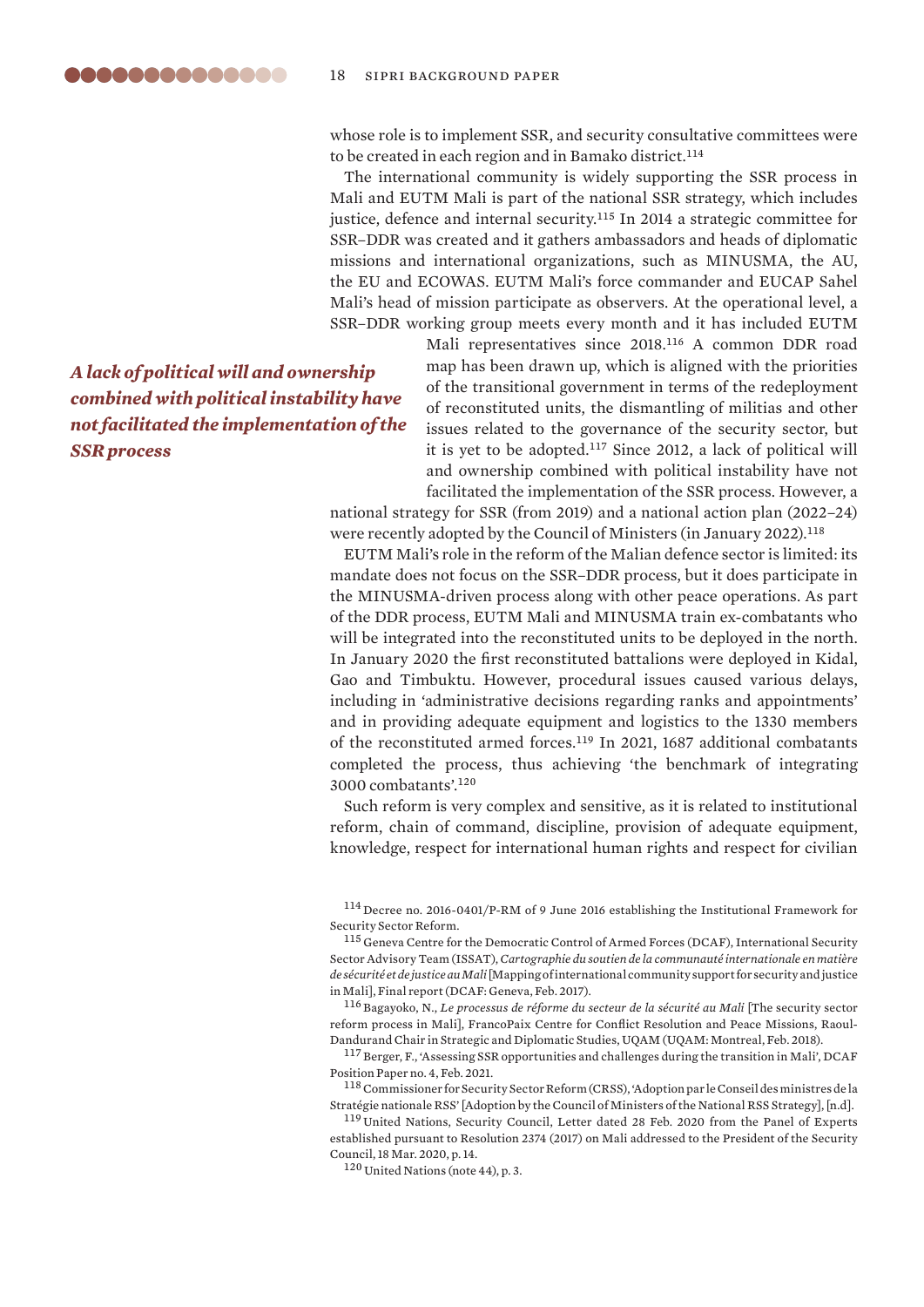<span id="page-18-0"></span>authority.<sup>121</sup> A resistance to change was notable in, among other things, projects that aim to promote better governance and fight corruption. For example, EUTM Mali tried to promote the establishment of a new payroll system, which could help to fight corruption, and eventually abandoned the project due to recurrent accusations of salary embezzlement by the military leadership.<sup>122</sup> As a result, the Malian security sector remains unreformed and arguably the 'Malian military may have barracks and people wearing uniforms, but it still appears to have none of the basic operational dimensions of an actual military'.<sup>123</sup>

# **Protection of civilians and promotion of human rights**

EUTM Mali has no mandate to directly protect civilians or promote human rights, but the fifth mandate (2020–24) requires it to monitor the performance and behaviour of the FAMA, 'including with regard to the

respect for human rights and international humanitarian law'.<sup>124</sup> Training and advice efforts that include human rights, IHL and gender are intended to contribute to these aims through the professionalization of the FAMA and eventually the stabilization of the country. Communities also expect the FAMA to be deployed to protect civilians, as they have little confidence in international actors.<sup>125</sup> However, this expectation goes far beyond the FAMA's capacity.

MINUSMA monitors the human rights situation in Mali and it noted a sharp increase in the number of cases during the first half of 2021.<sup>126</sup> The FAMA is regularly accused of various human rights violations and can be considered a source of insecurity and an obstacle to sustainable peace. In 2021, while most violent incidents were perpetrated by jihadist armed groups (54 per cent of the victims), 20 per cent were by community-based militias and self-defence groups, 9 per cent by the FAMA and 6 per cent by international and regional armed forces.<sup>127</sup>

EUTM Mali's fifth mandate is starting to deal with the issue of the mission's inability to evaluate the impact of its training, but this will remain a serious limitation as long as the mission is not allowed to participate in operations. As mentioned above, the mission lacks a database that would allow it to follow up on trained units and it cannot fully monitor their activities or behaviour in the field.<sup>128</sup> An underlying challenge is that EUTM Mali is not in charge of the selection of trainees. A UN vetting process is conducted by MINUSMA to

128 FIDH and AMDH (note 68).

*The FAMA is regularly accused of human rights violations and can be considered a source of insecurity and an obstacle to sustainable peace*

<sup>121</sup>ReliefWeb, ['Le comité stratégique de la SSR/DDR a tenu sa 6eme session à Bamako'](https://reliefweb.int/report/mali/le-comit-strat-gique-de-la-ssrddr-tenu-sa-6eme-session-bamako) [The SSR/ DDR strategic committee held its 6th session in Bamako], 6 Nov. 2020.

<sup>122</sup>RFI, ['La lente reconstruction de l'armée malienne](https://www.rfi.fr/fr/emission/20171119-lente-reconstruction-armee-malienne)' [The slow reconstruction of the Malian army], Lignes de défense [Lines of Defence] podcast, 19 Nov. 2017.

<sup>&</sup>lt;sup>123</sup> Craven-Matthew, C. and Englebert, P., 'A Potemkin state in the Sahel? The empirical and the fictional in Malian state reconstruction', *African Security*, vol. 11, no. 1 (2018).

<sup>&</sup>lt;sup>124</sup> Council Decision (CFSP) 2020/434 (note 9).

<sup>125</sup> Hellquist and Sandman (note 76), p. 32.

<sup>126</sup> Office of the High Commissioner for Human Rights (OHCHR), '[Mali: Rampant impunity for](https://www.ohchr.org/EN/NewsEvents/Pages/DisplayNews.aspx?NewsID=27232&LangID=E)  [human rights violations poses grave risks for protection of civilians—Bachelet](https://www.ohchr.org/EN/NewsEvents/Pages/DisplayNews.aspx?NewsID=27232&LangID=E)', 29 June 2021.

<sup>&</sup>lt;sup>127</sup> MINUSMA, 'Note on trends of violations and abuses of international human rights law and [violations of international humanitarian law in Mali: 1 April–30 June 2021'](https://minusma.unmissions.org/en/note-trends-violations-and-abuses-international-human-rights-law-and-violations-international), 30 Aug. 2021.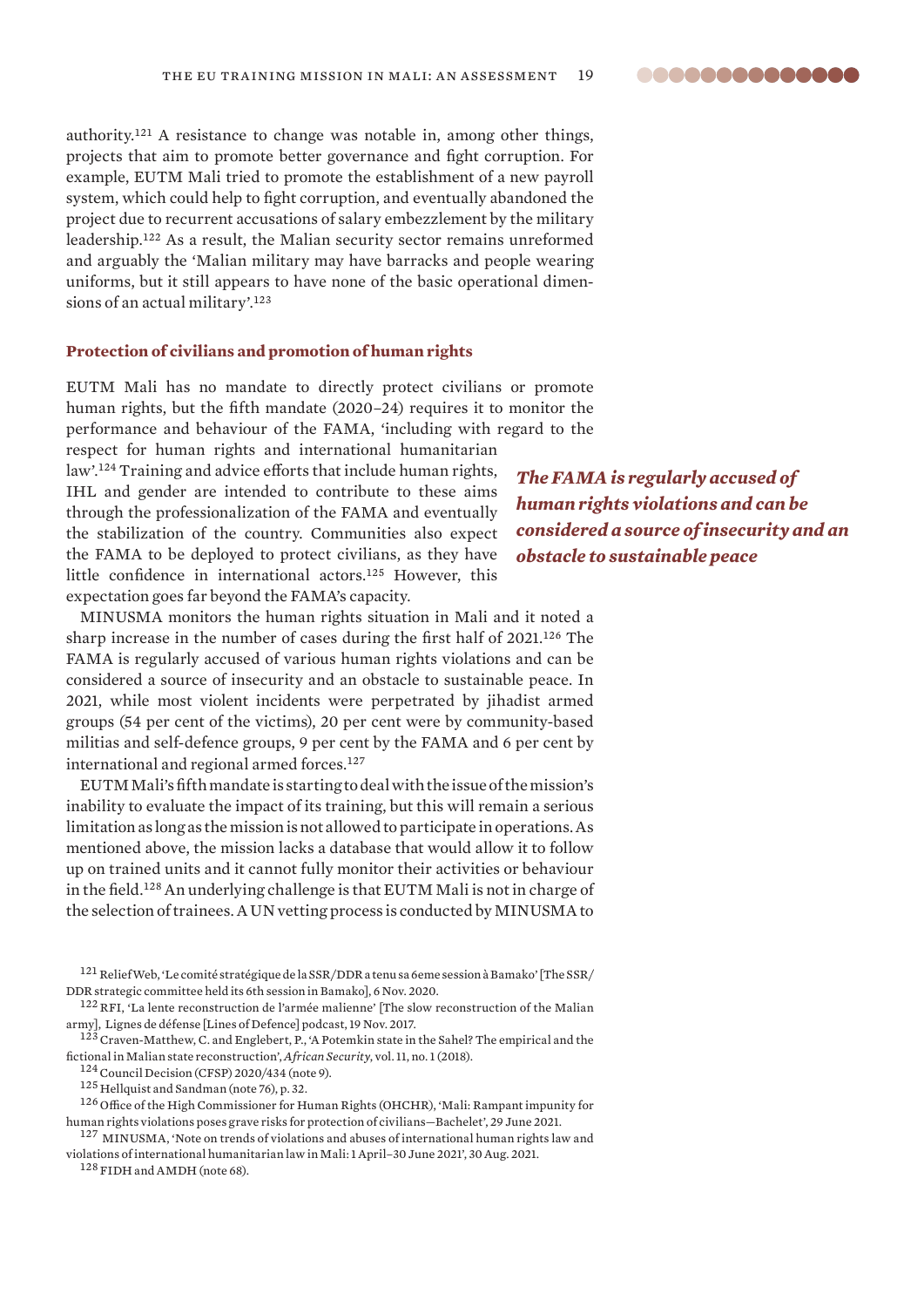<span id="page-19-0"></span>ensure that trainees have not committed human rights violations, but EUTM Mali has so far not been able to use the results for its selection process.

Since 2013, EUTM Mali has been working with different UN entities on courses about IHL and the protection of civilians, while MINUSMA, in collaboration with UN Women, has been training soldiers on the protection of women and children in situations of conflict. Gender issues, conflict-related sexual violence (CRSV) and sexual and gender-based violence (SGBV), and IHL are integrated into the training curricula during the training of the Malian units. A EUTM Mali gender focal point has been appointed at the Ministry of Defence to facilitate the work and a working group on promoting gender equality within the FAMA has been established. The human rights training in EUTM Mali's courses is provided by the mission itself, together with the International Committee of the Red Cross and MINUSMA's Human Rights and Protection Division. It could be expanded, however, as the onehour training module allocated to human rights issues (e.g. SGBV and other human rights violations) cannot possibly cover enough ground.<sup>129</sup>

Nonetheless, FAMA soldiers and trainees claim that their human rights attitudes have improved, and they consider EUTM Mali's activities to have had a positive impact on the protection of civilians, the promotion of human rights and the prevention of CSRV.<sup>130</sup> Yet without a reporting system

*The fact that EUTM Mali has little or no control over the selection of trainees and no feedback on their behaviour in operations is a serious limitation*

and reliable data, it is difficult to measure any change in the attitudes to human rights among the FAMA. It is also not known whether the perpetrators of human rights violations are EUTM Mali trainees. As such, the UN Human Rights Due Diligence Policy, which requires that support to non-UN security forces is compliant with human rights, protects civilians and fosters accountability, should be a common instrument.<sup>131</sup>

The fact that EUTM Mali has little or no control over the selection of trainees and no feedback on their behaviour in operations is a serious limitation to its action, aggravated by a concerning lack of fight against impunity.<sup>132</sup>

# V. Explanatory factors behind the impact of EUTM Mali

What factors can best explain EUTM Mali's overall impact? Continuing to use the EPON framework, this section attempts to explain the mission's impact with reference to: the primacy of politics; realistic mandates and matching resources; a people-centred approach; legitimacy and credibility; coordination and coherence; and promoting the WPS agenda.

# **Political primacy**

Political progress is essential to the peace process in Mali, but the mistrust of each party towards international actors inherited from the mediation experience in Algiers has limited the capacities of international actors to

<sup>129</sup> MINUSMA official 2 (note 72).

 $^{130}\rm{DCAF},$  '[Mali: Training military staff on IHL and human rights](https://issat.dcaf.ch/fre/Apprendre/La-bibliotheque-des-ressources/Etudes-de-cas/Mali-Training-Military-staff-on-IHL-and-Human-Rights)', Case study, July 2014.

<sup>131</sup> United Nations, *[Human Rights Due Diligence Policy on United Nations Support to Non-United](https://unsdg.un.org/sites/default/files/Inter-Agency-HRDDP-Guidance-Note-2015.pdf)  [Nations Security Forces: Guidance Note and Text of the Policy](https://unsdg.un.org/sites/default/files/Inter-Agency-HRDDP-Guidance-Note-2015.pdf)* (United Nations: New York, 2015).

<sup>132</sup> France 24, '[Mali: L'ONU déplore "l'impunité généralisée" des violations des droits humains'](https://www.france24.com/fr/afrique/20210629-mali-l-onu-d%C3%A9plore-l-impunit%C3%A9-g%C3%A9n%C3%A9ralis%C3%A9e-des-violations-des-droits-humains) [Mali: UN deplores 'widespread impunity' for human rights violations], 29 June 2021.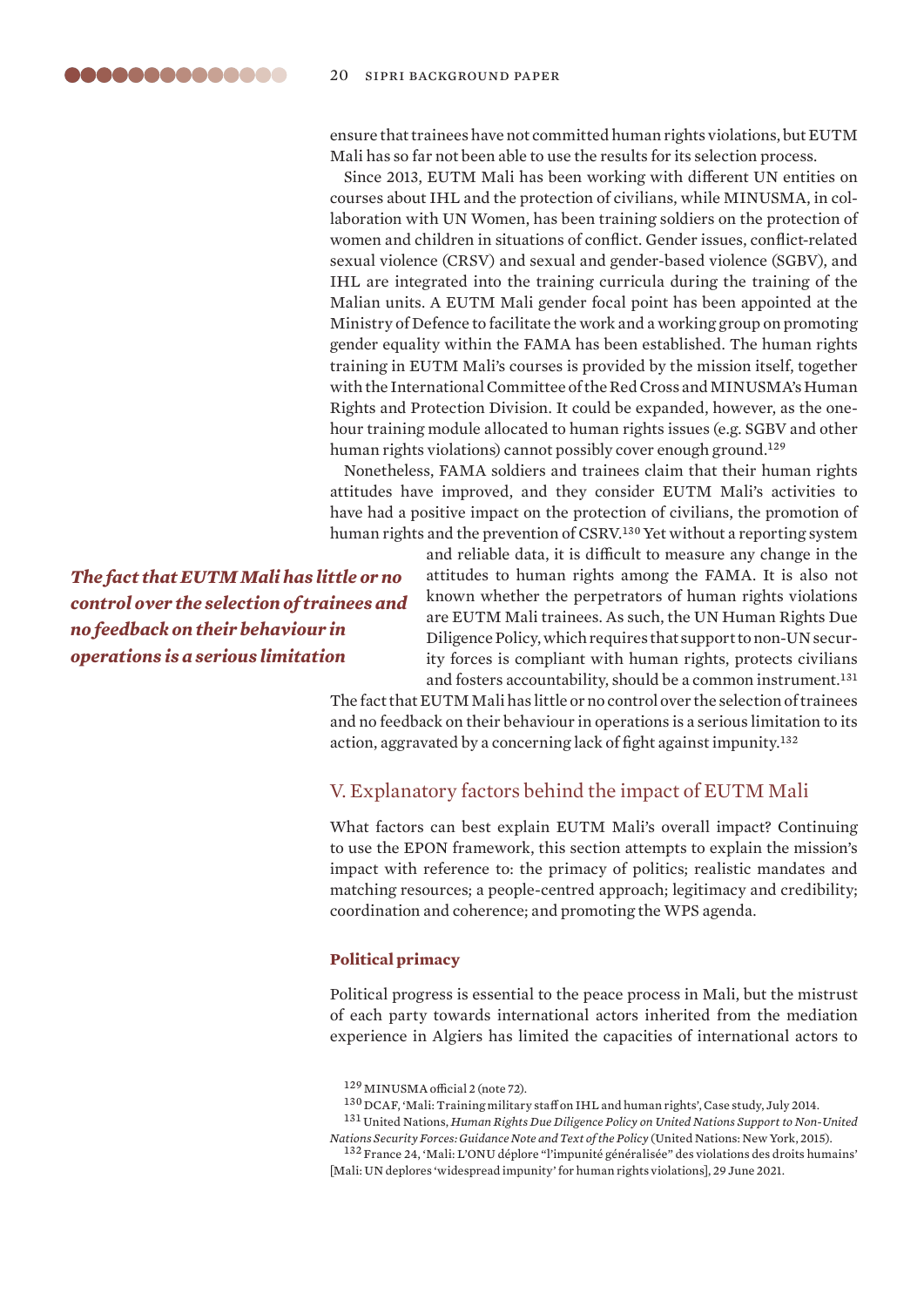support implementation of the Bamako Agreement. The reconstitution of the Malian national army is at the heart of the peace agreement, but the mixed units (soldiers and combatants from the signatory groups) of the Operational Coordination Mechanism (MOC)—one of the major provisions of the Bamako Agreement—are far from being fully operational.133 The process of DDR, supported by MINUSMA, remains slow and sensitive: it was not until February 2020 that a reconstituted battalion was deployed in Kidal, yet it barely patrolled in the city.<sup>134</sup> A lack of political will on the part of the main political parties does not facilitate collaboration between them, even though the implementation of the Bamako Agreement remains the strategic framework, supported by the international community and the transitional government.<sup>135</sup>

Due to the transnational character of the threats in the Sahel and given strategic interests in the region, EU member states provide more support

to Mali and the Sahel than to any other conflict zone on the African continent. In 2011 the EU launched its Strategy for Security and Development in the Sahel (Sahel Strategy) and, under the auspices of the CSDP, EUTM Mali was deployed in 2013 to support the rebuilding of the FAMA. In 2015 and 2016 the EU strengthened its regional approach within the framework of the Regional Action Plan (2015–20), including advising the regional joint forces of the G5 Sahel, even though

EUTM Mali's area of operation was limited to Mali until its fifth mandate. In parallel, EUCAP Sahel Niger and EUCAP Sahel Mali are building the capacities of internal security forces, including the police, the gendarmerie and the national guard.<sup>136</sup> The Sahel is a priority for the EU but, as part of a complex, multi-actor architecture, the EU is the least endowed with capabilities, funds and equipment, especially when compared to MINUSMA and Operation Barkhane.

All of these civil–military frameworks are supposed to be supported by a political strategy, as part of a broader and more viable peace process. On 18 June 2013 a ceasefire and preliminary agreement on a Malian presidential election and inclusive peace negotiations was signed in Ouagadougou, Burkina Faso.<sup>137</sup> The implementation of the agreement was to be monitored by a joint technical security commission and supervised by MINUSMA, with the assistance of French Operation Serval.<sup>138</sup> After the 2013 election, the inter-Malian dialogue was launched in July 2014. This led to the 'Agreement for Peace and Reconciliation in Mali Resulting from the Algiers Process' in

<sup>133</sup> Pellerin, M., '[Mali's Algiers peace agreement five years on: An uneasy calm](https://www.crisisgroup.org/africa/sahel/mali/laccord-dalger-cinq-ans-apres-un-calme-precaire-dont-il-ne-faut-pas-se-satisfaire)', International Crisis Group, Africa, Q&A, 24 June 2020.

<sup>134</sup> United Nations Security Council Resolution 2480, 28 June 2019.

<sup>136</sup> European Union, ['EU relations with Sahel countries—Burkina Faso, Chad, Mali, Mauritania,](https://eeas.europa.eu/archives/docs/factsheets/docs/sahel-european-union-factsheet_en.pdf)  [Niger'](https://eeas.europa.eu/archives/docs/factsheets/docs/sahel-european-union-factsheet_en.pdf), Fact sheet, 17 June 2016.

<sup>137</sup>[Accord préliminaire à l'élection présidentielle et aux pourparlers inclusifs de paix au Mali](https://peacemaker.un.org/sites/peacemaker.un.org/files/ML_130618_AccordElectionsDialogueInclusif.pdf)  [\(Accord préliminaire de Ouagadougou\)](https://peacemaker.un.org/sites/peacemaker.un.org/files/ML_130618_AccordElectionsDialogueInclusif.pdf) [Preliminary Agreement for Presidential Elections and Inclusive Peace Talks in Mali (Preliminary Ouagadougou Agreement)], 18 June 2013; English translation: PA-X Peace Agreement Database, ['Declaration of Adhesion to the Preliminary](https://www.peaceagreements.org/viewmasterdocument/814)  [Agreement on the Presidential Election and the Inclusive Mali Peace Negotiations'](https://www.peaceagreements.org/viewmasterdocument/814), [n.d.].

<sup>138</sup> Bombande, E. and van Tuijl, P., '[In Mali, peace and reconciliation is a balancing act](https://theglobalobservatory.org/2014/02/in-mali-its-a-balancing-act-between-peace-and-reconciliation/)', International Peace Institute (IPI) Global Observatory, 7 Feb. 2014.

*Due to the transnational character of the threats and given strategic interests, EU member states provide more support to Mali and the Sahel than to any other conflict zone on the African continent* 

<sup>135</sup> Carter Center (note 22).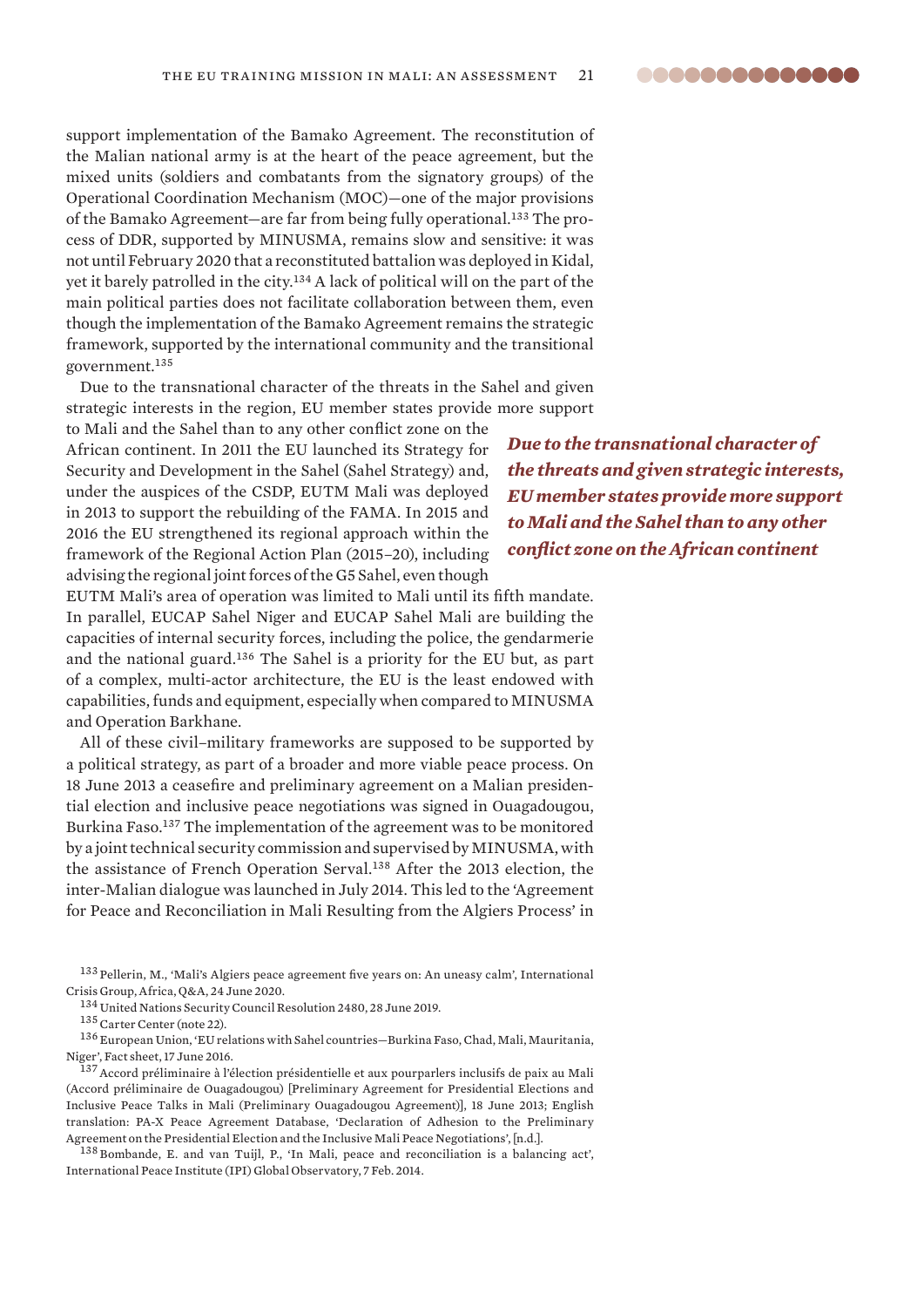<span id="page-21-0"></span>June 2015, which remains a fragile process despite the stated willingness of the transitional authorities to implement it.

However, the recent decisions of the National Transitional Council to grant amnesties to all members of the armed forces who participated in the two coups d'état (and related events) is a bad signal in the fight against impunity and contrary to previous government announcements about prioritizing the fight against corruption and impunity.<sup>139</sup> Political instability is a significant obstacle to the implementation of EUTM Mali's mandate, and the fact that a military coup has taken place in a country where thousands of troops are deployed has raised questions about the mission's capacity to help stabilize the country.<sup>140</sup>

## **Mandate and resources**

EUTM Mali's current four-year mandate represents a unique opportunity to set up a longer-term strategy and is an important step for the continuity of the mission. According to most of the EU and non-EU interviewees, as well as national counterparts, the mandate is realistic and appropriate, and

*Political instability is a significant obstacle to the implementation of EUTM Mali's mandate*

the relevance of the training mission is broadly recognized by all actors.<sup>141</sup> However, as mentioned above, the short rotation of personnel, the problem of language and insufficient of understanding of the local context represent major limitations to the ambitions and objectives of EUTM Mali as expressed in its mandate. The strong influence of the operational

headquarters in Brussels is another constraint, even though it is an inherent part of a peace operation that deployment is based on multiple agreements (national and international). This limiting influence is experienced not only by EUTM Mali but also by national and international partners, particularly because of the necessity to find a compromise between contributing countries and other EU member states.<sup>142</sup> The operational headquarters in Brussels strongly binds the capacity for action in Mali to a consensual civilian approach.

The heavy protocols that have resulted from the Covid-19 pandemic are a good indicator of the reaction of EU member states. The Mission Force Headquarters in Bamako has been in lockdown since the first case of Covid-19 appeared in Bamako on 8 April 2020. Around 50 per cent of its personnel was repatriated to Europe and all training activities were suspended from 3 April

<sup>139</sup> [Loi no. 2021-046 du 23 Septembre 2021 portant amnistie des faits survenus et ayant entrainé](https://sgg-mali.ml/JO/2021/mali-jo-2021-27.pdf)  [la démission du président de la République le 18 août 2020](https://sgg-mali.ml/JO/2021/mali-jo-2021-27.pdf) [Law no. 2021-046 of 23 Sep. 2021 on amnesty for events that occurred and led to the resignation of the President of the Republic on 18 Aug. 2020]; and [Loi no. 2021-047 du 24 Septembre 2021 portant amnistie des faits survenus et](https://www.labase-lextenso.fr/sites/lextenso/files/lextenso_upload/l_l._mali_2021-051_29_sept._2021.pdf)  [ayant entraîné la démission du président de la transition, chef de l'État et du premier ministre,](https://www.labase-lextenso.fr/sites/lextenso/files/lextenso_upload/l_l._mali_2021-051_29_sept._2021.pdf)  [chef du gouvernement, le 24 mai 2021 et leurs suites jusqu'au 28 août 2021](https://www.labase-lextenso.fr/sites/lextenso/files/lextenso_upload/l_l._mali_2021-051_29_sept._2021.pdf) [Law no. 2021-047 of 24 Sep. 2021 on amnesty for the events that occurred and led to the resignation of the President of the Transition, Head of State and of the Prime Minister, Head of Government, on 24 May 2021 and their consequences until 28 Aug. 2021]. See also ABamako, ['Faits en lien avec la démission d'IBK et](http://news.abamako.com/h/256661.html)  [de Bah N'Daw: La loi d'amnistie adoptée par le CNT'](http://news.abamako.com/h/256661.html) [Facts related to the resignation of IBK and Bah N'Daw: The amnesty law adopted by the CNT], 17 Sep. 2021.

<sup>140</sup> Deutsche Welle, '[La mission de formation de l'UE au Mali critiquée](https://www.dw.com/fr/la-mission-de-formation-militaire-de-lue-au-mali-critiqu%C3%A9e/a-54777981)' [The EU training mission in Mali criticized], 1 Sep. 2020.

<sup>141</sup> This was noted by several interviewees and international partners.

<sup>142</sup> MINUSMA official 2 (note 72).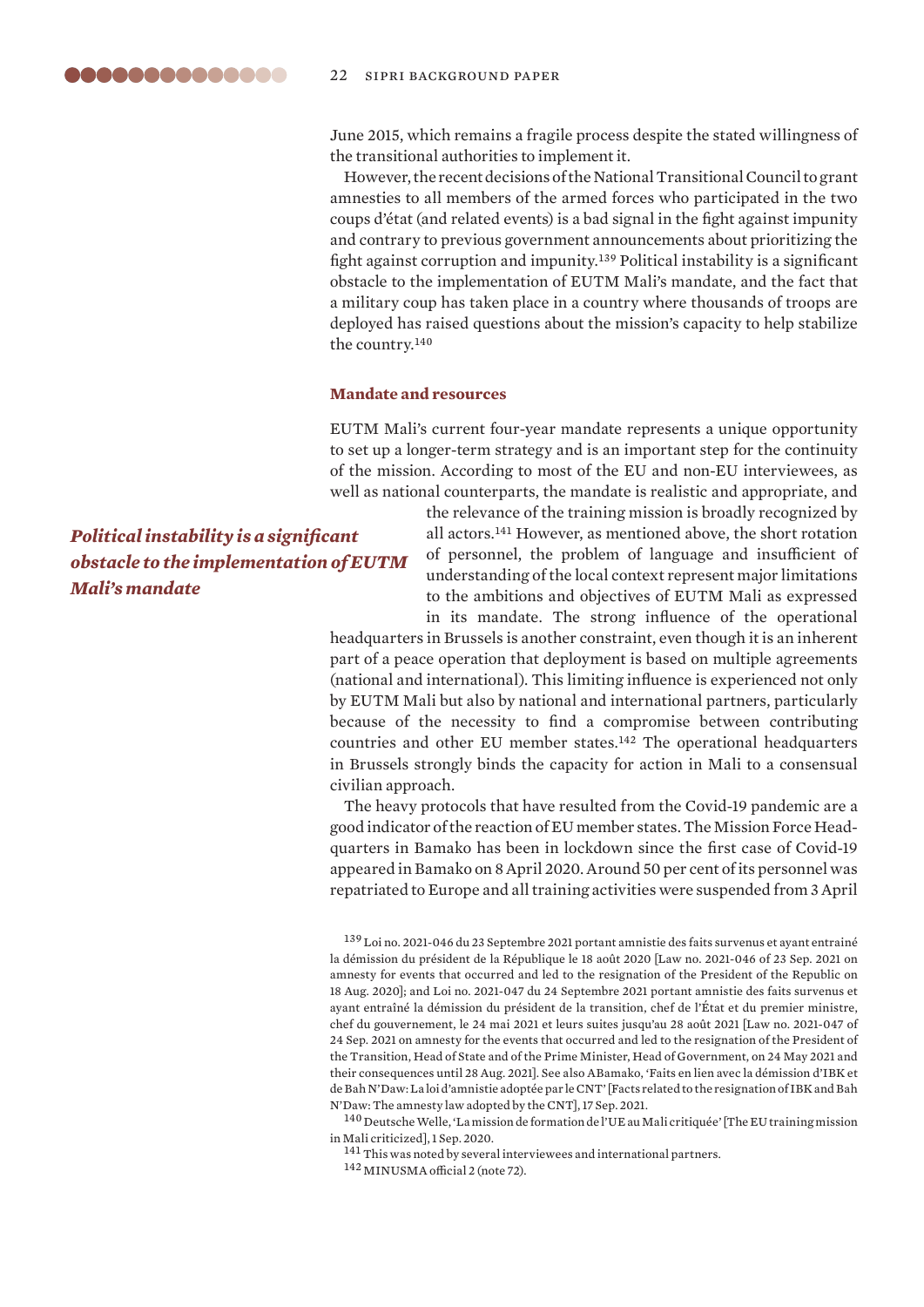<span id="page-22-0"></span>2020. The mission was not operating at full capacity until 15 December 2020. Notably, the absence of decentralized field offices has been a severe constraint, meaning staff are based at the mission's headquarters, far from the actual theatres of operation in the centre of Mali, and do not know the reality on the ground. In addition, the mission has been dependent on MINUSMA for any deployment to the field.<sup>143</sup> However, things may improve with the establishment of decentralized bases, and direct coordination between the FAMA and EUTM Mali now takes place on a weekly basis wherever decentralized training is conducted.

Until 2021, the EU's funding mechanism did not allow military training missions to provide equipment. The equipment for trainees was provided by the Malian state, which meant that soldiers were being trained with equipment that they would not use in operations. This discrepancy was mentioned by Malian interviewees, who often argued that EUTM Mali's efforts should align training and equipment.<sup>144</sup> In addition, Malian trainees and interviewees often complained that EUTM Mali did not cover trainees'

transportation costs to and accommodation in Koulikoro, nor did it provide them with per diems.<sup>145</sup> In the absence of such support by the mission, one EUTM Mali staff member suggested that bilateral support and donations should be better tailored to the needs of their Malian counterparts.<sup>146</sup> The recently approved European Peace Facility—the 'new global off-budget instrument that will finance external action having military and defence implications'—should give more credibility to the EU training missions and is

*The de facto reconfiguration and regionalization of the mission, and the accompanying budget increase , is an important step that reflects the reality on the ground*

intended to increase their effectiveness.<sup>147</sup> Under this mechanism, the EU will be allowed to provide military equipment, including through CSDP missions, and therefore will be able to train and equip partners, although this will also lead to ethical concerns.<sup>148</sup>

Overall, the de facto reconfiguration and regionalization of the mission, and the accompanying increase in the budget, is an important step that reflects the reality on the ground—a reality in which Liptako-Gourma has become the most affected region. Nevertheless, the successful implementation of EUTM Mali's mandate will also depend on the willingness of the contributing countries to accept more risk for their personnel, on the extension of the area of activities to cover the whole of Mali and the G5 Sahel countries, and on the mission's ability to conduct more decentralized activities.

<sup>146</sup> EUTM Mali officer 2, Interview with author, Bamako, 26 Nov. 2021.

<sup>147</sup> Council of the EU, ['Council reaches a political agreement on the European Peace Facility](https://www.consilium.europa.eu/en/press/press-releases/2020/12/18/council-reaches-a-political-agreement-on-the-european-peace-facility/)', Press release, 18 Dec. 2020.

<sup>148</sup> European External Action Service (EEAS), '[Questions & Answers: The European Peace](https://eeas.europa.eu/headquarters/headquarters-homepage/46286/questions-answers-european-peace-facility_en)  [Facility](https://eeas.europa.eu/headquarters/headquarters-homepage/46286/questions-answers-european-peace-facility_en)', 22 Mar. 2021; and Maletta, G. and Berman, E. G., '[The transfer of weapons to fragile states](https://www.sipri.org/commentary/blog/2021/transfer-weapons-fragile-states-through-european-peace-facility-export-control-challenges)  [through the European Peace Facility: Export control challenges'](https://www.sipri.org/commentary/blog/2021/transfer-weapons-fragile-states-through-european-peace-facility-export-control-challenges), SIPRI WritePeace Blog, 10 Nov. 2021.

<sup>143</sup> MINUSMA official 5 (note 99).

<sup>144</sup> Malian military staff member 1 (note 85).

<sup>145</sup> Malian military staff member 2 (note 86).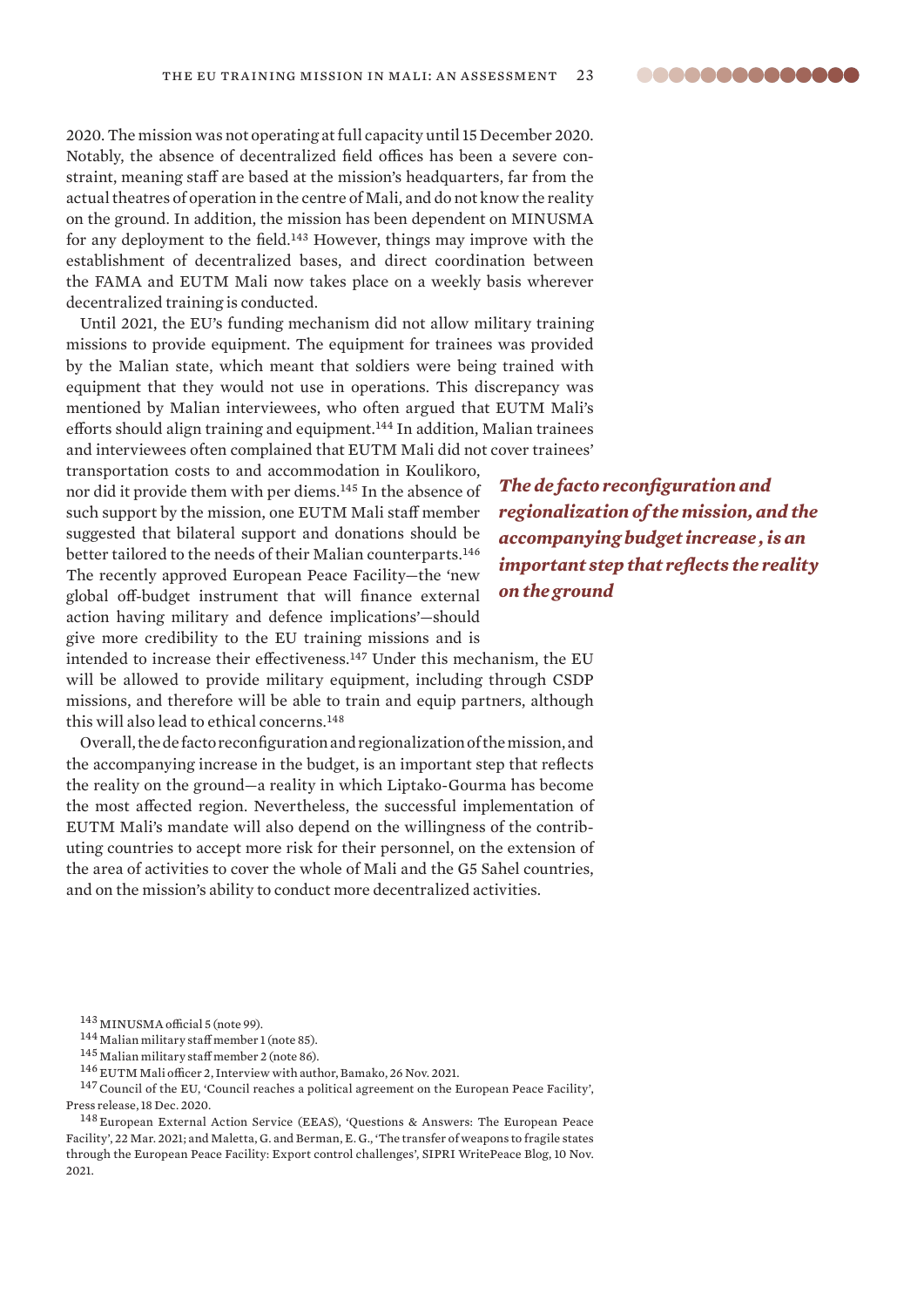<span id="page-23-0"></span>

**Figure 1.** Per cent respondents answering 'yes' to having knowledge of European Union Training Mission in Mali presence

. . = data not available

*Source*: Friedrich Ebert Stiftung (FES), [Mali Mètre](https://mali.fes.de/mali-metre), FES opinion survey in Mali, yearly reports since 2012.

#### **A people-centred approach**

EUTM Mali's mandate is not directly people-centred, as it focuses on strengthening the FAMA and JF-G5S troops. Indirectly, however, a better trained FAMA should be better able to fulfil its responsibilities, including the provision of security to, and the protection of, populations. In order to retake territories, the FAMA needs improved capabilities and to take peoplecentred actions that allow it to respond to the legitimate need for the protection of affected communities.<sup>149</sup> Better trained soldiers may in turn foster confidence between local populations and the armed forces.

Due to the security situation and very strong security risks, EUTM Mali has limited direct contact with the local population. According to opinion surveys, the existence of the mission is known to roughly half of the national population (see figure 1).150 It is more well known in Koulikoro, which overlaps to some extent with the physical presence of the mission, as it is in the Bamako and Koulikoro regions.

The visibility of the mission in these regions is also higher as a limited number of small civil–military projects have been implemented there, although the impact of these projects has been only very localized. Where state armed forces are absent, self-defence groups have proliferated and are the most present and effective security actors. Nevertheless, the FAMA maintains a high level of confidence over time.<sup>151</sup>

The disarmament of local militias and self-defence groups is one of the priorities of the current government, as recalled in the transitional government's action plan (2021–22), but it can only be effective if the armed forces or gendarmerie and police take over on the ground—in particular in rural areas where people are in the most urgent need of protection.

<sup>149</sup> Focus group discussion 2, Soldiers trained by EUTM Mali, Bamako, 28 July 2020.

 $^{150}\rm{Friedrich}$  Ebert Stiftung (FES), [Mali Mètre,](https://mali.fes.de/mali-metre) FES opinion survey in Mali, yearly reports since 2012.

<sup>151</sup> SIPRI Sahel/West Africa Programme, Data collected in central Mali, 2019–21.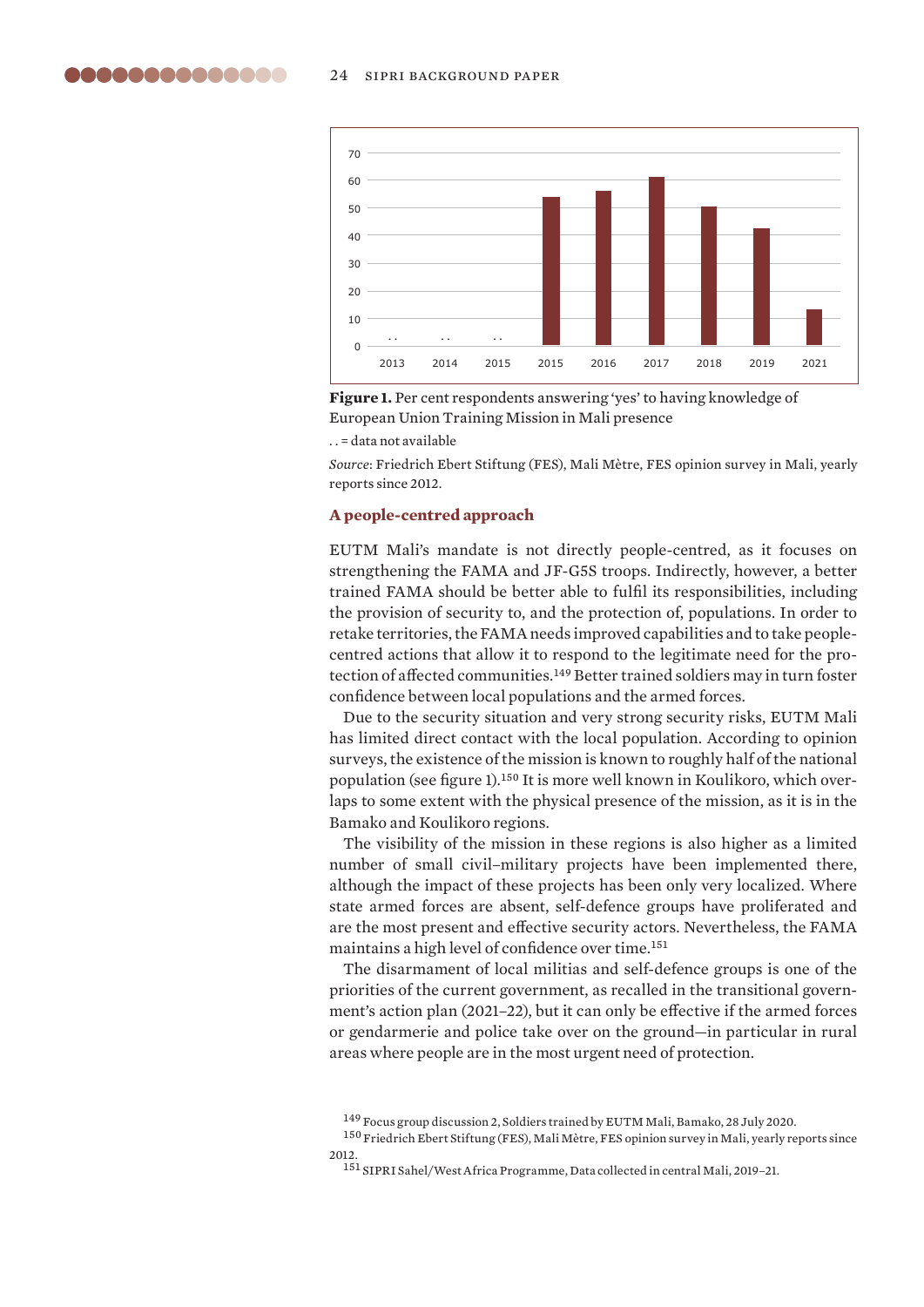<span id="page-24-0"></span>

Figure 2. Per cent respondents answering 'very positive/positive' regarding their appreciation of the European Union Training Mission in Mali's work with the Malian Armed Forces

. . = data not available

*<sup>a</sup>* This data only applies to Bamako.

*Source*: Friedrich Ebert Stiftung (FES), [Mali Mètre,](https://mali.fes.de/mali-metre) FES opinion survey in Mali, yearly reports since 2012.

# **Legitimacy and credibility**

EUTM Mali's mandate derives from the Council of the EU and a UN Security Council resolution, and the mission is deployed based on an invitation from the president of Mali. Further, among the local population, the positive public perception of EUTM Mali's work is an essential factor for its legitimacy and credibility (see figure 2).

However, EUTM Mali has faced important challenges. First, it suffered two terrorist attacks: on 21 March 2016 against the Mission Force Headquarters at Azalai Nord-Sud Hotel in Bamako, which was claimed by al-Qaeda in the Islamic Maghreb; and on 23–24 February 2019 against its premises in Koulikoro, which was claimed by the Group for the Support of Islam and Muslims.<sup>152</sup> Second, 2020 was a particularly challenging year, with the Covid-19 pandemic significantly affecting the working capacities of the mission. Later in the year, the suspension of all activities after the coup d'état on 18 August further deteriorated EUTM Mali's credibility and legitimacy. Even though activities were suspended, the mission continued to keep a technical liaison. Activities only resumed after the installation of the transitional government and it was not until December 2020 that mission was operating at full capacity.

Despite these challenges, EUTM Mali remains legitimate and credible in the eyes of many because of its support role in restructuring the FAMA, which is a shared interest for international and national partners. Over time, the mission's effectiveness will be measured by its trainees' behaviour. Although EUTM does not train the whole of the FAMA, the level of confidence in the

 $^{152}$  Le Monde, ['Attaque contre la mission de l'UE au Mali, un assaillant tué'](https://www.lemonde.fr/afrique/article/2016/03/21/mali-attaque-armee-a-bamako_4887343_3212.html) [Attack against the EU mission in Mali, one assailant killed], 21 Mar. 2016; and ABamako, ['Alerte! Le centre de formation](http://news.abamako.com/h/207511.html)  [de EUTM Mali attaqué à Koulikoro'](http://news.abamako.com/h/207511.html) [Alert! EUTM Mali training centre attacked in Koulikoro], 24 Feb. 2019.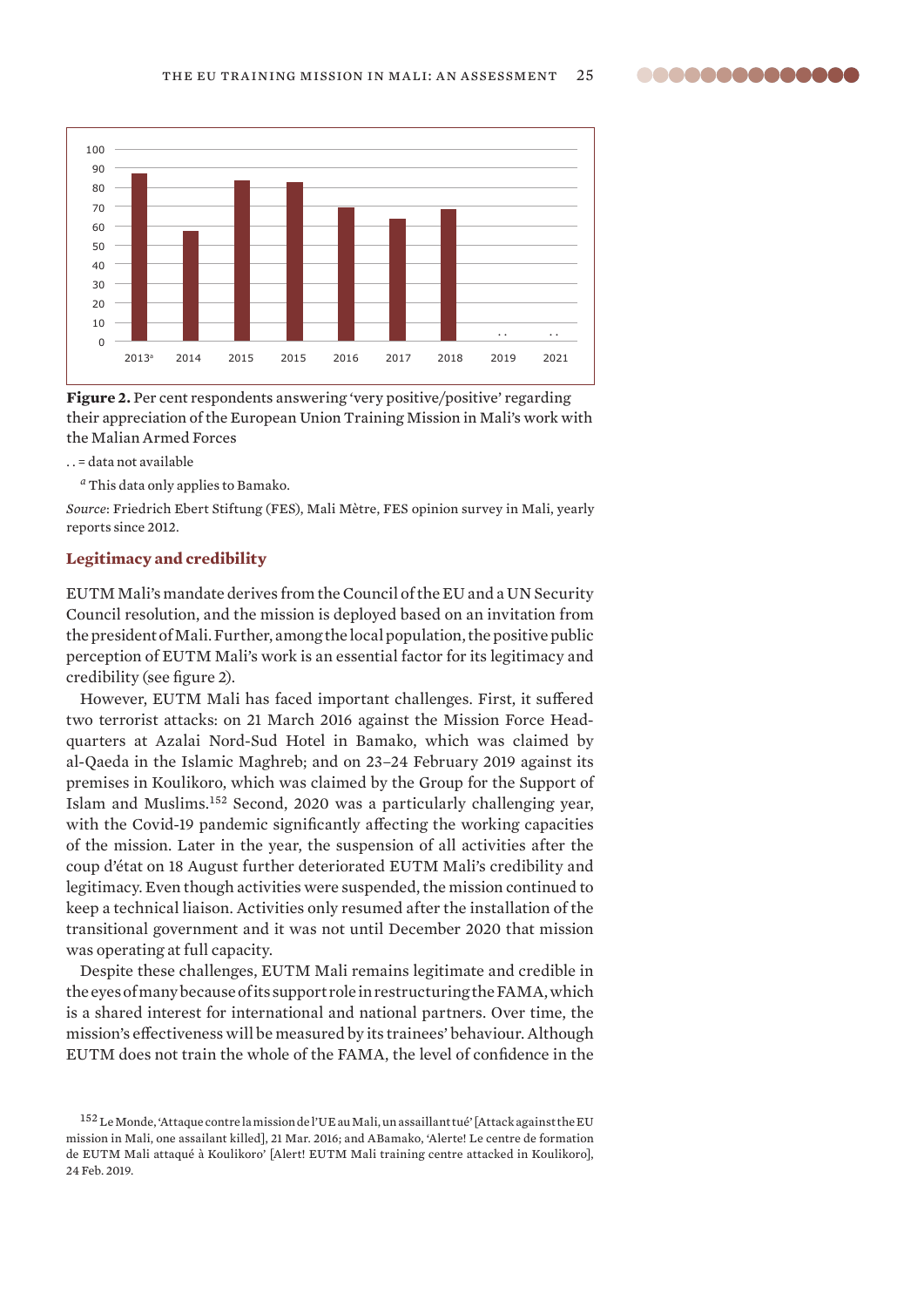<span id="page-25-0"></span>armed forces could be used to gauge progress or setbacks in EUTM Mali's mandated tasks and it seems to be improving over time.

# **Coordination and coherence**

As part of an international integrated security approach, EUTM Mali's coordination with MINUSMA, the JF-G5S and Barkhane is said to have improved. The partners do not plan operations together, but they try to align activities and to avoid duplication. The establishment of the ICMM has strengthened collaboration and facilitated the sharing of information, and there is a common willingness to cooperate.<sup>153</sup> For example, Operation Takuba, backed by Barkhane, was expected to provide advice to the FAMA at the operational level and help EUTM Mali to have a better understanding of what is happening on the ground.

Coordination is important even though each partner comes with its own approach, based on its own mandate.154 Information sharing is the cornerstone of the cooperation between the international community and Malian

*It seems clear that the involvement of all regional actors, including North African countries, will be needed to stabilize the region*

counterparts, but it also appears to be a goal in itself.<sup>155</sup> While the formal information-sharing process between different missions appears to face obstacles, the sharing of information channelled through French officers in MINUSMA, Barkhane and EUTM Mali seems more efficient. As well as having regular work exchanges, they personally interact with the French personnel of other missions.<sup>156</sup> Coherence has improved over

time and, given the high number of civil and military operations active in Mali, an effective division of labour is necessary. EUTM Mali is not a key player in this complex security architecture, but the mission participates in all meeting forums and coordination mechanisms, either as a participant or as an observer.

The transnational nature of the threat resulting from the situation in Mali has also led to the regionalization of EUTM Mali's mandate. Since the mission's new mandate was only approved in 2020, it is too early to assess the situation and the impact of its cooperation with the JF-G5S. Nevertheless, it seems clear that the involvement of all regional actors, including North African countries, will be needed to stabilize the region.

#### **The women and peace and security agenda**

The WPS agenda, as set out in UN Security Council Resolution 1325, was mentioned by all interviewees but does not seem to be concretely integrated into EUTM Mali's activities, except in training activities. On paper, the implementation of Resolution 1325 is a guiding principle for all military operations, including EU CDSP missions. In practice, however, the low number of women serving in EUTM Mali and in the FAMA must be seen as a major con-

<sup>153</sup> MINUSMA official 3 (note 107).

 $^{154}$  French Ministry of Armed Forces, 'Communiqué—Task Force Takuba: réunion ministérielle [de lancement](https://www.defense.gouv.fr/salle-de-presse/communiques/communique_task-force-takuba-reunion-ministerielle-de-lancement)', [Press release—Task Force Takuba: Ministerial kick-off meeting], 27 Mar. 2020.

<sup>155</sup> MPCC official 1 (note 77).

<sup>156</sup> Guichaoua, Y., '[The bitter harvest of French interventionism in the Sahel'](https://doi.org/10.1093/ia/iiaa094), *International Affairs*, vol. 96, no. 4 (2020).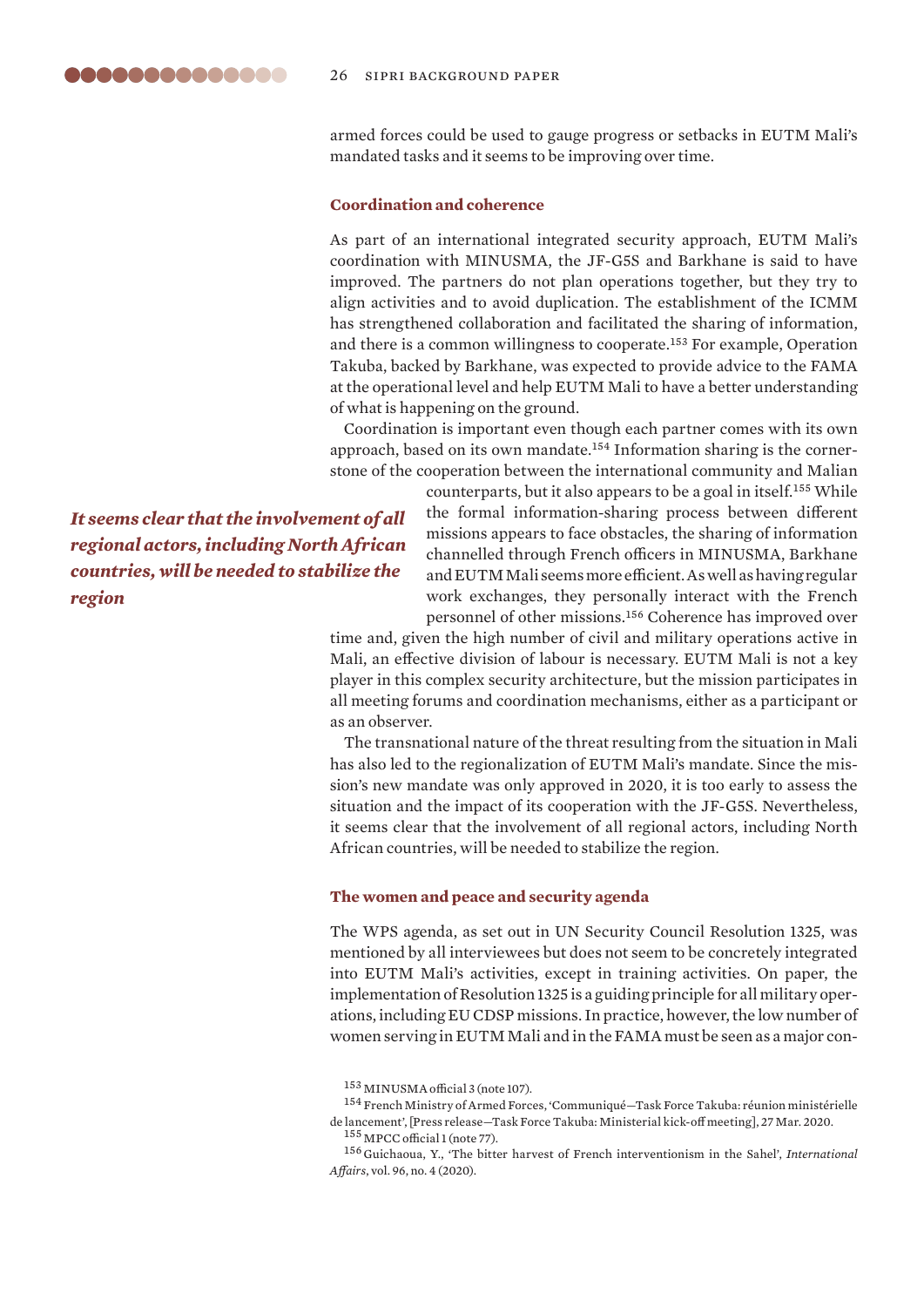<span id="page-26-0"></span>cern. The integration of issues related to SGBV and gender equality into the mission's training activities is important but not sufficient, given the little time allocated for issues related to the WPS agenda. Further, according to national military staff, at the operational level, the attention given to gender issues in EUTM Mali's training courses is marginal.<sup>157</sup> The lack of available data on gender and women's participation is indicative of the weakness of the integration of the WPS agenda. A working group focused on the promotion of gender equality within the FAMA has been created, but it remains unclear how the WPS agenda is prioritized within the mission itself.

# VI. Conclusions

Understanding the effectiveness—the overall strategic impact—of EUTM Mali is an issue as complex as the environment in which the mission operates. On the one hand, looking at the overall security environment in Mali, the fact that the security situation has deteriorated despite the presence of thousands of soldiers on Malian soil questions the effectiveness of the various peace operations, of the different mandates and of the purpose of such peace operations. Notably, events in Afghanistan have fuelled discussions on the relevance of Western military deployments and the insufficient understanding of local contexts.<sup>158</sup> Although the numerous peace operations were deployed to prevent the worst from happening in Mali, the situation was worse in 2021 than in 2013, with a spillover effect in the Liptako-Gourma region.

On the other hand, looking more specifically at the contribution of each operation, the analysis is nuanced. The better condition of the FAMA in terms of combat is an important indicator. While no mission has yet reduced the conflict dynamics in this immense area of operations, the most visible impact has arguably been to improve the response of the armed forces in Mali. While the FAMA was defeated in the north in 2012 and in Kidal in 2014, it is now in a position to repel armed groups' attacks even though the number of soldiers targeted remains high.<sup>159</sup>

During the eight years of its existence, EUTM Mali has supported the Malian authorities with advice, education and training. The number of soldiers trained and the good relationship established with the Malian military leadership are two of the main successes. The achievement of the mission's more ambitious objectives is a long-term project and will partly depend on security and political developments in the region. The further deterioration of the security situation could seriously hamper the mission's efforts, but tangible steps have been made since its establishment in 2013, even though objectives remain only partially achieved.

<sup>157</sup> Focus group discussion 1 (note 89).

<sup>158</sup> Baczko, A. and Dorronsoro, G., ['Comment les talibans ont vaincu l'Occident'](https://www.monde-diplomatique.fr/2021/09/BACZKO/63487) [How the Taliban defeated the West], *Le Monde Diplomatique*, Sep. 2021.

<sup>159</sup>RFI, ['Mali: exécutions sommaires à Aguelhoc, selon Paris et Bamako'](https://www.rfi.fr/fr/afrique/20120213-mali-executions-sommaires-aguelhok-selon-paris-bamako) [Mali: Summary executions in Aguelhoc, according to Paris and Bamako], 13 Feb. 2012; and BBC News, ['Mali: Tuareg](https://www.bbc.com/news/world-africa-27511448)  [rebels "defeat government army in Kidal"'](https://www.bbc.com/news/world-africa-27511448), 22 May 2014. The FAMA's strengthened position is regularly mentioned after attacks against them in central Mali; see e.g. Anadolu Agency, '[Mali:](https://www.aa.com.tr/fr/afrique/mali-l-arm%C3%A9e-repousse-une-attaque-dans-le-centre-/1823065#)  [l'armée repousse une attaque dans le centre' \[Mali: The army repels an attack in the centre](https://www.aa.com.tr/fr/afrique/mali-l-arm%C3%A9e-repousse-une-attaque-dans-le-centre-/1823065#)', 29 Apr. 2020.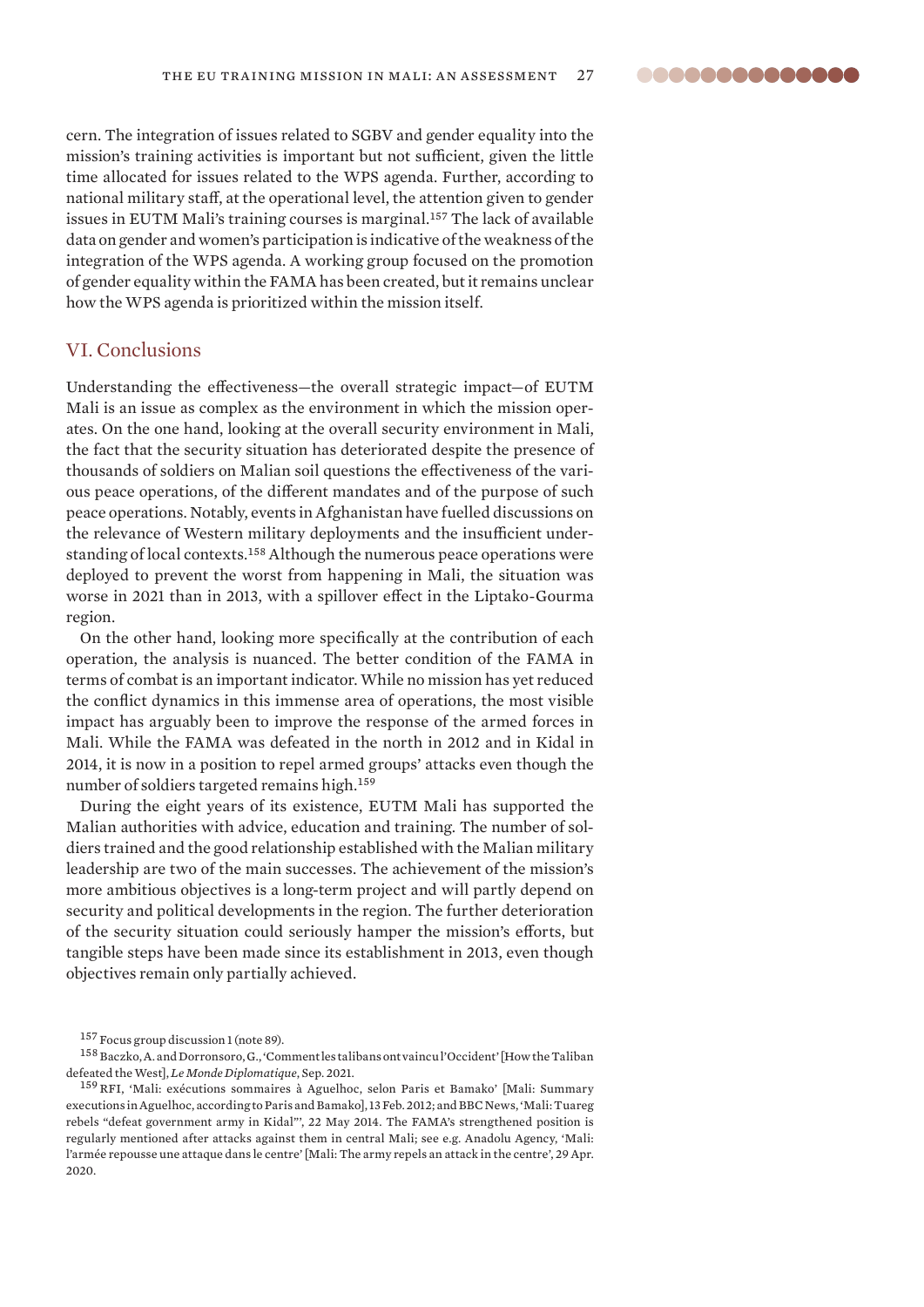<span id="page-27-0"></span>Nevertheless, the challenges faced by EUTM Mali cannot be underestimated, given the number of human rights violations perpetrated by the FAMA, the lack of equipment and structure in the armed forces, the lack of political will to implement indispensable political and institutional reforms (including defence and security institutions), the lack of trust between the conflict parties, and the ongoing political instability. Thus, the best way to measure the success of EUTM Mali is to assess FAMA's capacity to stabilize and provide security to local populations in an accountable manner. This paper has found that progress still needs to be made in terms of inclusion, effectiveness, and a well-equipped and responsible armed forces able to address the security challenges. Further, the sustainable operationalization of the armed forces will take time and continues to face obstacles in terms of the political engagement of the Malian authorities, the national ownership of SSR and various EU limitations.

The EU's CSDP is developing military operations based on cooperation and the EU is also learning by doing. Rebuilding the FAMA requires political and institutional stability, and the success of EUTM Mali depends on the

*The achievement of EUTM Mali's more ambitious objectives is a long-term project and will partly depend on security and political developments in the region*

commitment of the Malian authorities to set the basis for the necessary institutional reforms. The constructive role played by the mission was not questioned by the interviewees in this study, but the situation has changed since 2013. There is a place for the different stabilization and peace operations, as long as the sharing of activities and coordination is effective. These missions may not be doing enough, but it is important that they do not all do the same thing and that they respect the division of tasks: for example, MINUSMA (SSR), Barkhane/

Takuba (executive operations) and EUTM Mali (advice, training and education). EUTM Mali is the smallest mission operating in Mali in terms of budget and personnel, yet being less visible does not mean that it is less effective. Building local capacity is a fundamental priority in supporting the sustainable transformation of a security sector better adapted to local expertise and aligned to the Malian context.

#### **Recommendations**

Based on the findings of this study, three primary recommendations can be identified:

# *1. Improve the coordination between EUTM Mali and the FAMA*

The FAMA's leadership would like to be more involved in the definition of EUTM Mali's objectives and in the organization of its training activities. Currently, training courses are considered to be based too much on 'European expertise' and they need to include national expertise. This study's recommendation is to: (*a*) expand decentralized training activities; (*b*) focus on 'train the trainers' courses to facilitate the transfer of capability; and (*c*) revise and adapt the transfer matrix to the Malian/Sahelian context. The creation of a warfare school is a clear signal that the Malian military authorities are willing to take ownership of military training.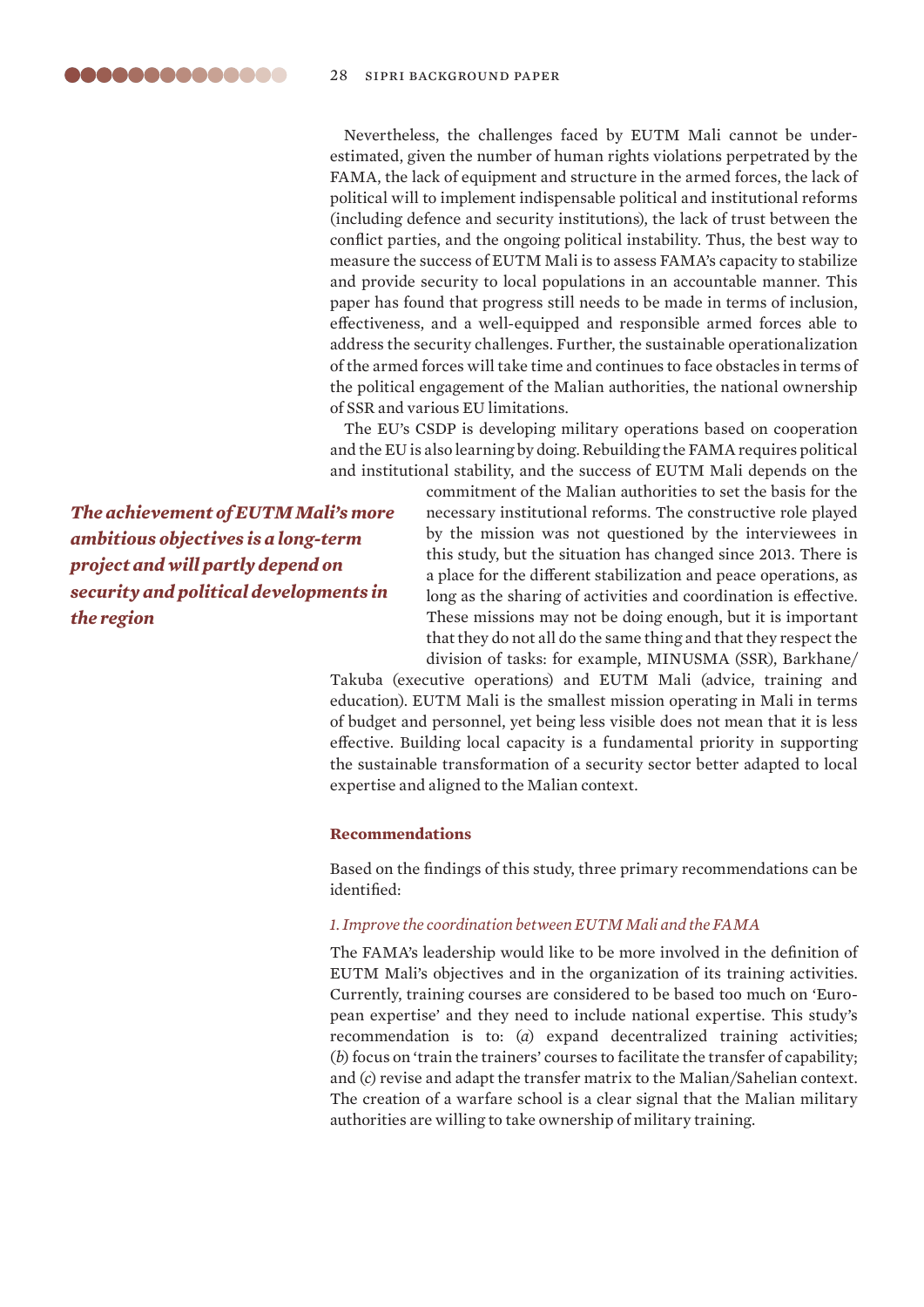# *2. Establish mechanisms to follow up the performance and behaviour of trainees after training*

The lack of follow-up mechanisms after training is a serious limitation and prevents EUTM Mali from assessing the commitment and behaviour of trainees during operations. Currently, the mission does not know where trainees are deployed and cannot accompany them. Respect for human rights and IHL within the trainees' behaviour also has to be addressed, as expressed in EUTM Mali's mandate. This study recommends that the issue of insufficient mentoring should be addressed by integrating an effective feedback mechanism to monitor training results into the mission's work, as well as by involving EUTM Mali in the pre-deployment phase. Tracking FAMA soldiers and debriefing them on field missions would allow the mission to identify gaps and integrate lessons learned into training sessions.

#### *3. Adapt activities to the evolving conflict dynamics*

While all the military operations in Mali were deployed in a post-rebellion context (even though jihadist groups were already present), conflict dynamics have evolved since 2013 and the redeployment of reconstituted battalions in the north is only one side of the problem. Implementation of the 2015 Bamako Agreement is essential but not sufficient, because the agreement does not reflect the current situation in Mali and

refers to relations between the north and the rest of the country. Therefore, within the renewed support for the agreement, this study recommends that all dimensions of the crisis are considered, including both security and development, and that activities are adapted accordingly. The expansion of jihadist armed groups is at a critical point and providing support to the national armed forces is essential, as is the need for the police and gendarmerie to be deployed to protect civilian populations in both rural and urban areas (supported by EUCAP Sahel). However, the provision of security cannot be effective without the effective presence of state authorities and the provision of public services, and military operations should also be given the capacity and mandate to focus on the protection of civilians.

*There is a place for the different stabilization and peace operations, as long as the sharing of activities and coordination is effective*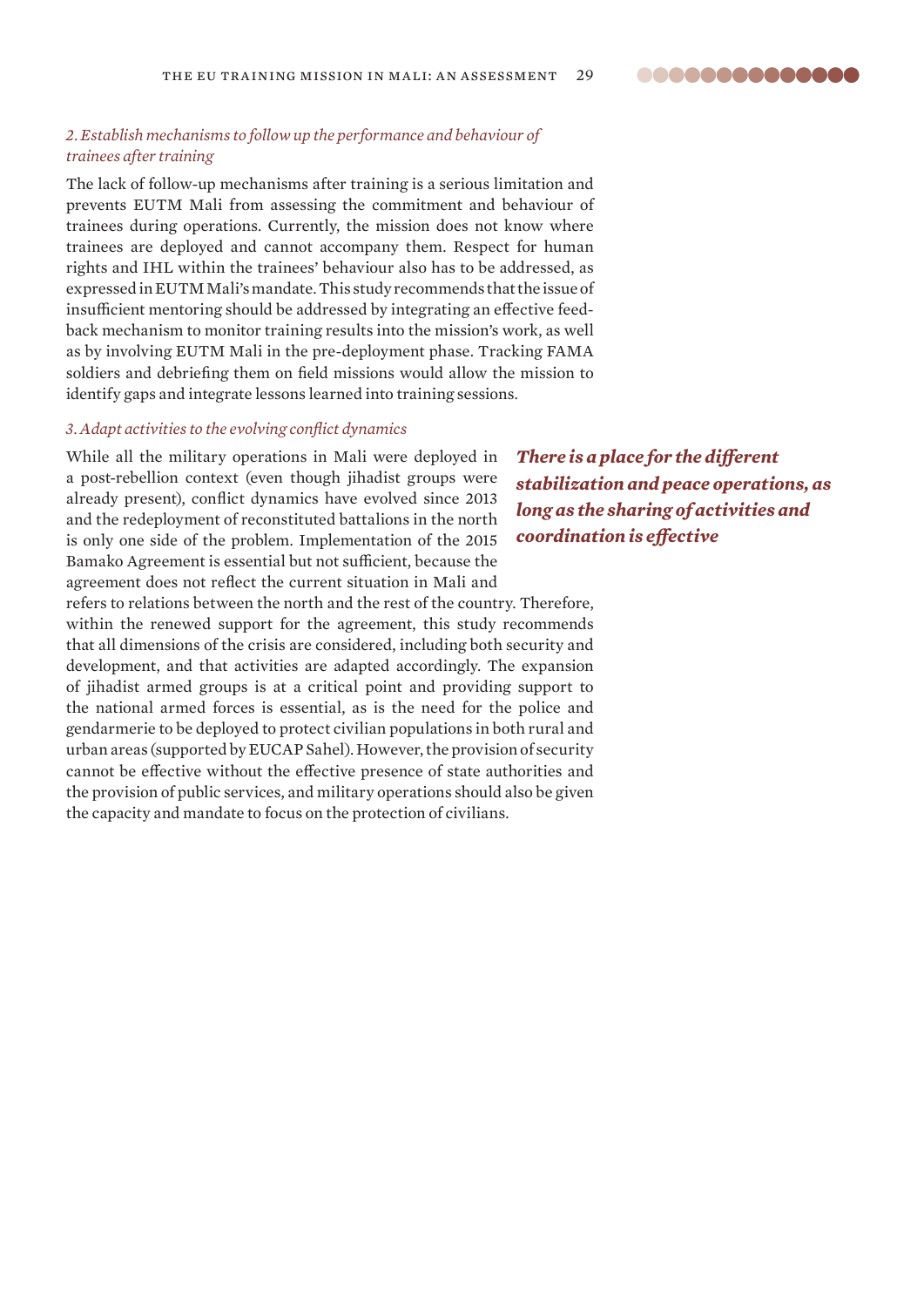# Abbreviations

| <b>AFISMA</b>            | African-led International Support Mission in Mali |  |
|--------------------------|---------------------------------------------------|--|
| AU                       | African Union                                     |  |
| <b>CSDP</b>              | Common Security and Defence Policy                |  |
| <b>DDR</b>               | Disarmament, demobilization and reintegration     |  |
| <b>ECOWAS</b>            | Economic Community of West African States         |  |
| <b>EEAS</b>              | European External Action Service                  |  |
| <b>EPON</b>              | <b>Effectiveness of Peace Operations Network</b>  |  |
| <b>EU</b>                | European Union                                    |  |
| EUCAP Sahel Mali         | EU Capacity Building Mission in Mali              |  |
| <b>EUCAP Sahel Niger</b> | EU Capacity Building Mission in Niger             |  |
| <b>EUTM Mali</b>         | European Union Training Mission in Mali           |  |
| <b>FAMA</b>              | Malian Armed Forces (Forces Armées Maliennes)     |  |
| <b>GTIA</b>              | Combined Arms Tactical Group (Groupement          |  |
|                          | tactique interarmes)                              |  |
| G5 Sahel                 | Group of Five for the Sahel                       |  |
| <b>IHL</b>               | International humanitarian law                    |  |
| $JF-G5S$                 | G5 Sahel Joint Force                              |  |
| <b>LOPM</b>              | Military Orientation and Programming Law (loi     |  |
|                          | d'orientation et de programmation militaire)      |  |
| <b>MINUSMA</b>           | United Nations Multidimensional Integrated        |  |
|                          | Stabilization Mission in Mali                     |  |
| <b>MPCC</b>              | Military Planning and Conduct Capability          |  |
| <b>SGBV</b>              | Sexual and gender-based violence                  |  |
| <b>SSR</b>               | Security sector reform                            |  |
| <b>WPS</b>               | Women and peace and security                      |  |
|                          |                                                   |  |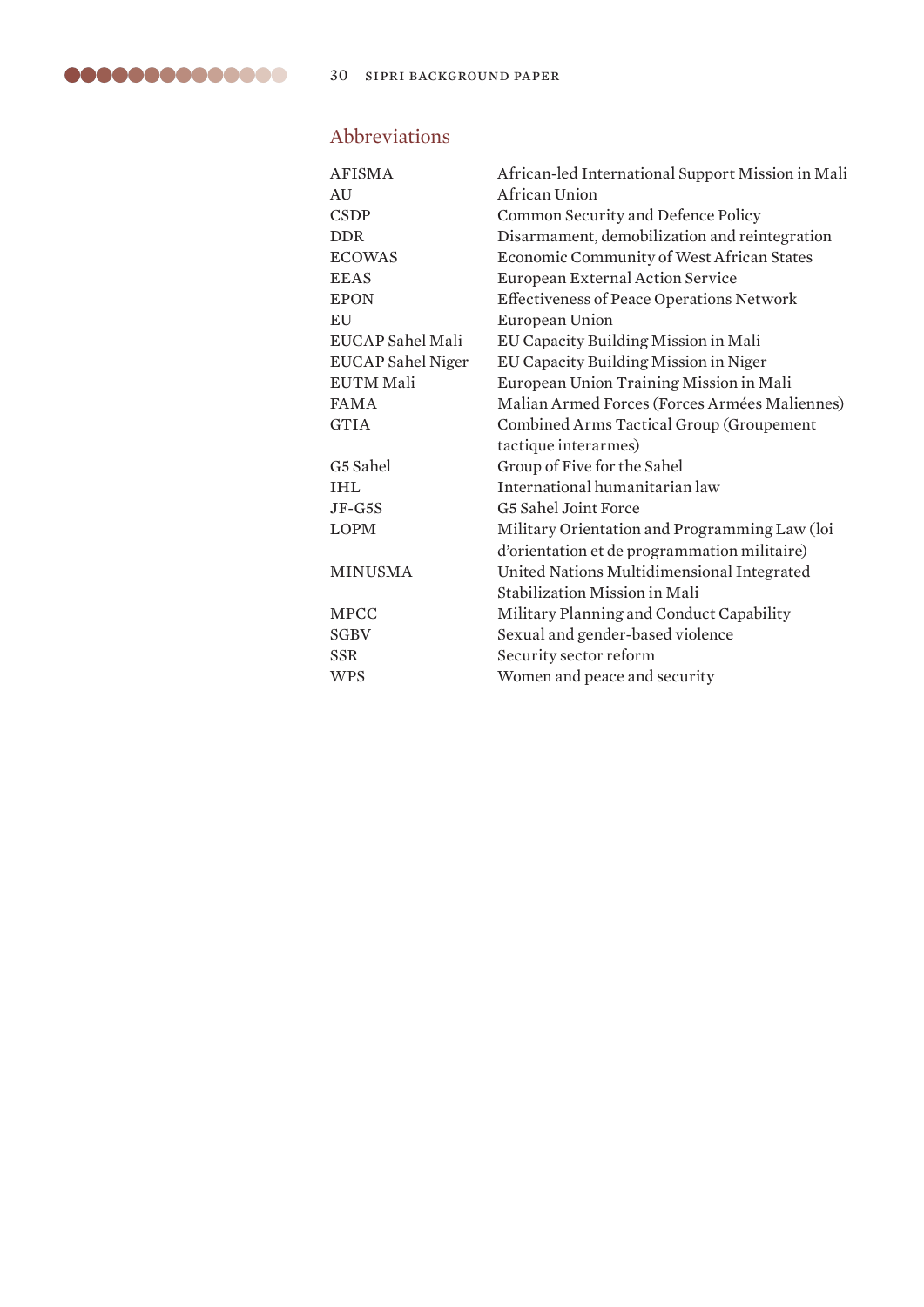**00000000000000** 

# RECENT SIPRI PUBLICATIONS

# The World Food Programme's Contribution to Improving the Prospects for Peace in Ethiopia

Farah Hegazi, Vongai Murugani, Grazia Pacillo and Peter Läderach SIPRI Report April 2022

# Pathways for Reducing Military Spending in Post-civil Conflict Settings

Diego Lopes da Silva, Nan Tian and Alexandra Marksteiner SIPRI Insights on Peace and Security January 2022

# Food Systems in Conflict and Peacebuilding Settings: Ways Forward

Kristina Tschunkert and Caroline Delgado SIPRI Report January 2022

# Peace Operations and the Challenges of Environmental Degradation and Resource Scarcity

Oli Brown SIPRI Background Paper December 2021

#### Reform within the System: Governance in Iraq and Lebanon

Amal Bourhrous, Shivan Fazil, Meray Maddah and Dylan O'Driscoll SIPRI Policy Paper December 2021

## Fixing the Economy and Public Service Provision in Lebanon

Amal Bourhrous SIPRI Policy Brief December 2021

## Fixing the Economy and Public Service Provision in Iraq

Shivan Fazil SIPRI Policy Brief December 2021

# Water Cooperation in the Horn of Africa: Addressing Drivers of Conflict and Strengthening Resilience

Kyungmee Kim, Emilie Broek,Elizabeth S. Smith, David Michel, Erwin De Nys and Nicolas Salazar Godoy SIPRI–CIWA report December 2021

# Climate-related Security Risks and Peacebuilding in Mali

Farah Hegazi, Florian Krampe and Elizabeth Smith SIPRI Policy Paper April 2021